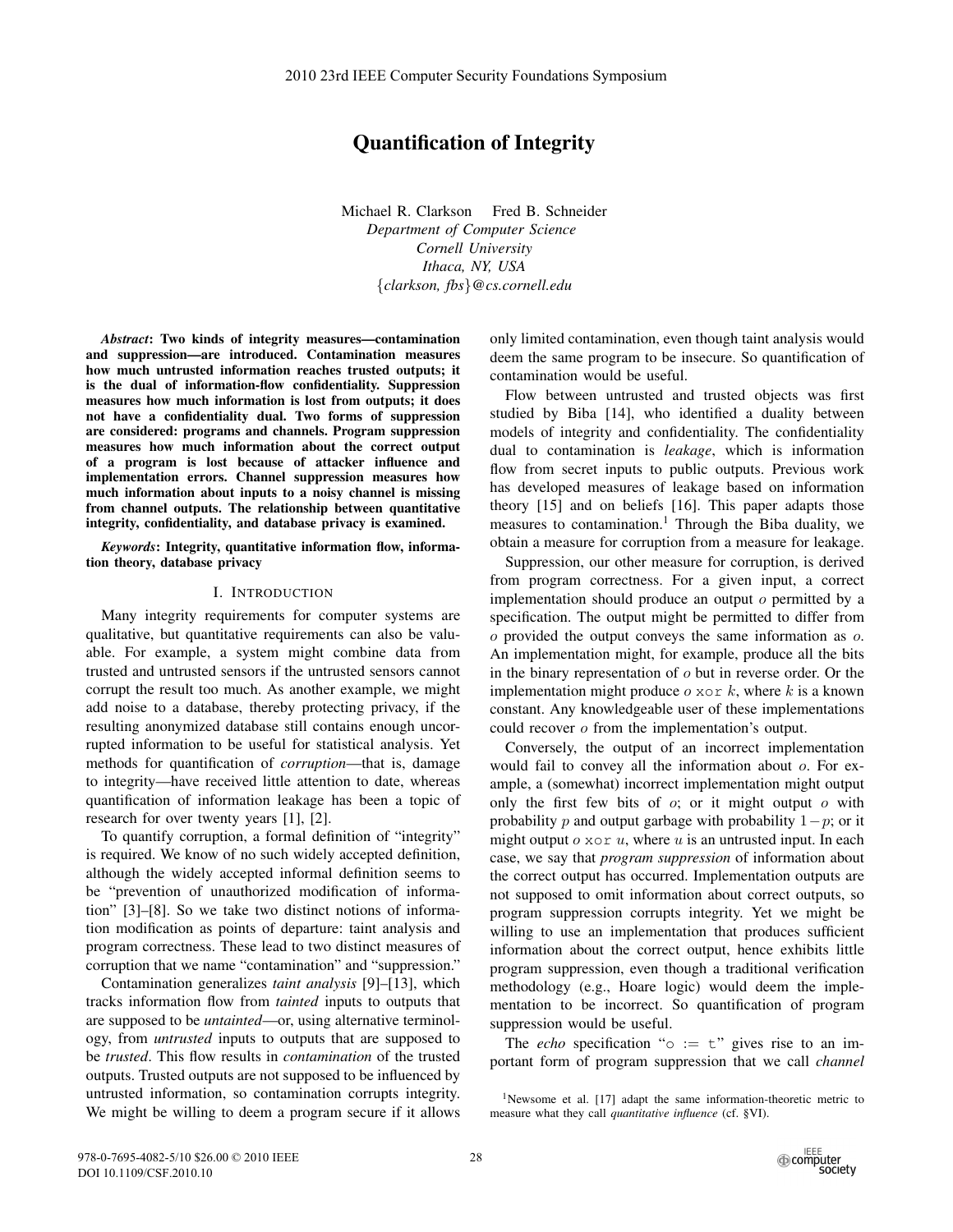*suppression*. The echo specification stipulates that a correct output  $\circ$  is the value of input  $t$ , similar to the Unix echo command. For the echo specification, our model of program suppression simplifies to the information-theoretic model of communication channels [18], in which a message is sent through a noisy channel. The receiver cannot observe the sender's inputs or the noise but must attempt to determine what message was sent. Sometimes the receiver cannot recover the message or recovers an incorrect message. For example, a noisy channel could be modeled by implementation " $o := t$  xor u", in which noise supplied by the attacker in untrusted input u causes information about correct output  $t$  to be lost. The channel thus damages the integrity of information.

With programs and channels, *suppression* occurs when information is lost. This paper shows how to use information theory to quantify suppression, including how to quantify the attacker's influence on suppression. We start with channel suppression. Then we generalize to program suppression, giving both information-theoretic and belief-based definitions. Applying the Biba duality to these definitions yields no meaningful confidentiality dual. So the classical duality of confidentiality and integrity was, in retrospect, incomplete.

We might suspect that contamination generalizes suppression, or vice versa, but this is not the case. Consider the following three program statements, which take  $t$  as trusted input and u as untrusted input, and produce o as trusted output. Suppose that these statements are potential implementations of echo specification " $\circ$  :=  $t$ ":

- $o := (t, u)$ , where  $(t, u)$  denotes the pair whose components are t and u. This program exhibits (only) contamination, because trusted output contains information derived from untrusted input. A user of this program's output might filter out and ignore contaminant u, but that's irrelevant: the contaminant damages integrity just by its presence, as in taint analysis. Contamination is concerned only with measuring the amount of contaminant in the output—not what the user does with the output. This program does not exhibit program suppression, because its output contains all the information about the value of t.
- $o := t$  xor n, where n is randomly generated noise. This program exhibits (only) program suppression, because information about the correct output is lost. Suppression concerns that loss; suppression is not concerned with the presence of contaminant. In fact, this program cannot exhibit contamination, because it has no untrusted inputs.
- $\bullet$  o := t xor u. This program exhibits contamination, because untrusted information affects trusted output. This program also exhibits program suppression, because the noise of u causes information about the correct output to be lost.

So although contamination and suppression both are kinds of corruption, they are distinct phenomena.

In addition to introducing measures for corruption, this paper examines the relationship between the informationtheoretic and belief-based approaches to quantifying information flow. We show that, for individual executions of a program, the belief-based definition is equivalent to an information-theoretic definition. And we show that, in expectation over all executions, the belief-based definition is a natural generalization of an information-theoretic definition.

Finally, we revisit work on database privacy. Databases that contain information about individuals are sometimes anonymized and published to enable statistical analysis. The goal is to protect the privacy of individuals, while still providing useful data for analysis. Mechanisms for anonymization suppress information—that is, integrity is sacrificed for confidentiality. Using our measure for channel suppression along with a measure for leakage, we are able to make this intuition precise and to analyze database privacy conditions from the literature.

We proceed as follows. Models for quantifying contamination and suppression are given in §II and §III. Belief-based definitions and their relationship to information-theoretic definitions are examined in §IV. Database privacy is analyzed in §V. Related work is discussed in §VI, and §VII concludes. All proofs appear in the accompanying technical report [19].

Basic notions from information theory (e.g., entropy and mutual information) are used throughout the paper. Their definitions can be found in the accompanying technical report [19] or in any introductory text [20], [21].

## II. QUANTIFICATION OF CONTAMINATION

Three agents are involved in our model of program execution: a system, a user, and an attacker.<sup>2</sup> The *system* executes the program, which has variables categorized as *input*, *output*, or *internal*. Input variables may only be read by the program, output variables may only be written by the program, and internal variables may be read and written but may never be observed by any agent except the system itself. The *user* and the *attacker* supply inputs by writing the initial values of input variables. These agents receive outputs by reading the final values of output variables. The attacker is *untrusted*, whereas the user is *trusted*.

Our goal is to quantify the information about untrusted inputs that contaminates trusted outputs. This goal generalizes taint analysis, which just determines whether any information about untrusted inputs contaminates trusted outputs. We accomplish our goal by quantifying the information the user learns about untrusted inputs by observing trusted inputs and outputs:

<sup>2</sup>Although we phrase our theory in terms of programs, other notions of computation could be used. All we require is that there are inputs, outputs, and a way to derive output distributions from input distributions.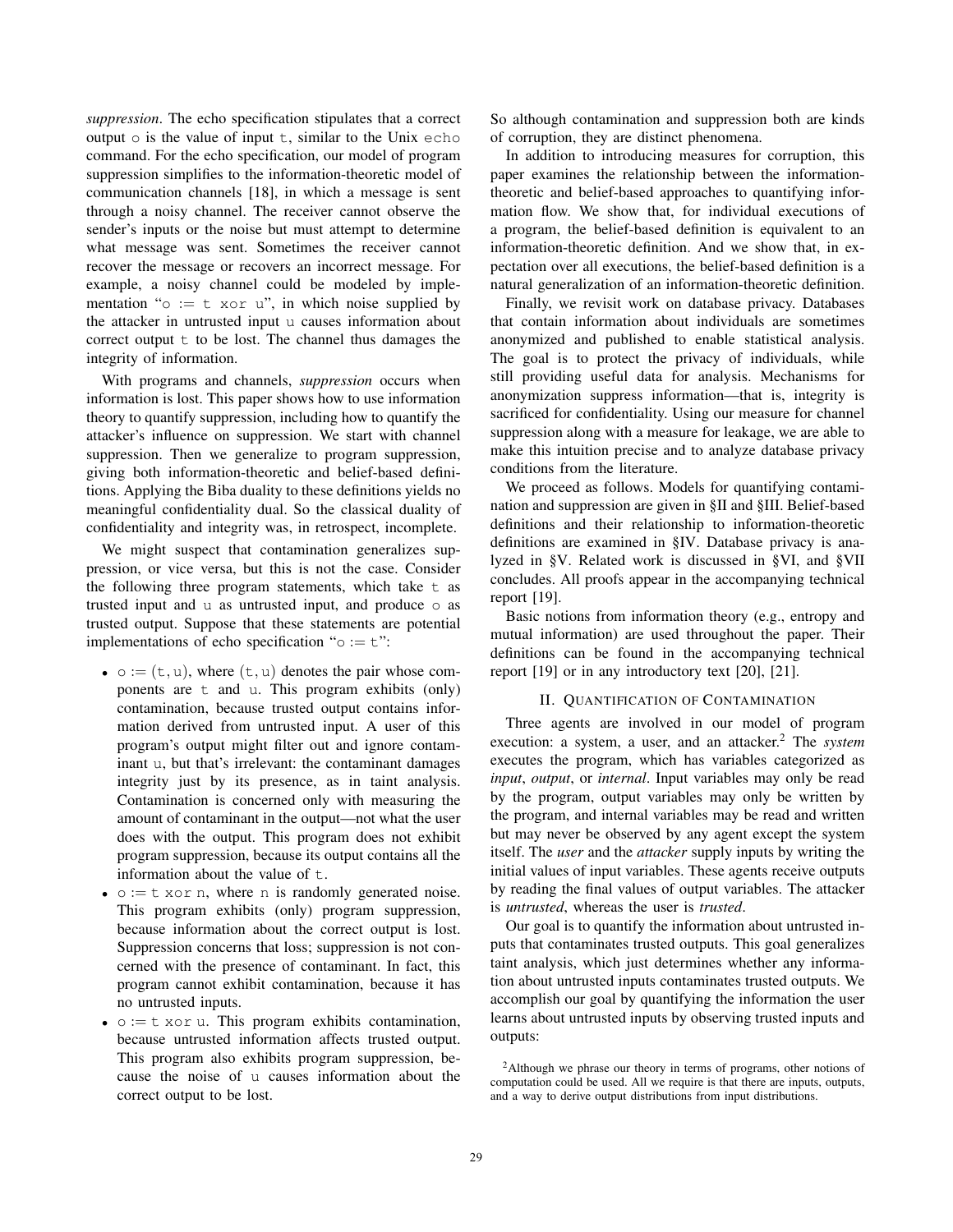

Figure 1. Contamination model

Definition: Contamination *is the amount of information a user learns about untrusted inputs by observing trusted inputs and outputs.*

Our use of terms "learning" and "observation" might suggest quantification of confidentiality. The resemblance is deliberate, because we seek a definition of integrity that is dual to confidentiality. In particular, our approach is dual to the technique of Clark et al. [15], [22] for quantifying leakage.<sup>3</sup>

The definition of contamination engenders two restrictions on the user's access to variables. First, the user may not directly read untrusted inputs. Otherwise, we would be quantifying something trivial—the amount of information the user learns about untrusted inputs by observing untrusted inputs. Second, the user may not read untrusted outputs, because we are interested only in the information the user learns from trusted outputs. In addition to these restrictions, we do not allow the user to write untrusted inputs. So the user may access only the trusted variables. Similarly, the attacker may access only the untrusted variables.<sup>4</sup> These access restrictions agree with the Biba integrity model [14]: they prohibit reading up (the user cannot read untrusted information) and writing down (the attacker cannot write trusted information). The resulting communication model for contamination is depicted in figure 1.

#### *A. Contamination in Single Executions*

Information theory explains the behavior of *channels*. A channel, like a program, accepts inputs and produces outputs. So information flow can be quantified by modeling a program as a channel and using information theory to derive the amount of information transmitted over the channel.

A channel's inputs are characterized by a probability distribution of individual *input events*. Channels might be noisy and introduce randomness into *output events*, so a channel's outputs are also characterized by a probability distribution. Let  $t_{in}$ ,  $u_{in}$ , and  $t_{out}$  denote trusted input, untrusted input, and trusted output events. (Each event may comprise the values of several input or output variables.) Also let  $T_{in}$ ,  $U_{in}$ , and  $T_{out}$  denote probability distributions on trusted inputs, untrusted inputs, and trusted outputs.<sup>5</sup>

*Mutual information* characterizes the quantity of information that can be learned about channel inputs by observing outputs. Let  $I(u_{in}, t_{out})$  denote the mutual information between events  $u_{in}$  and  $t_{out}$ —that is, the amount of information either event conveys about the other.<sup>6</sup> Note that  $I(\cdot, \cdot)$  is mutual information between single events, not the more familiar mutual information between distributions of events. Let  $I(u_{in}, t_{out} | t_{in})$  denote the mutual information between events  $u_{in}$  and  $t_{out}$ , conditioned on the occurrence of event  $t_{in}$ .

The quantity  $C_1$  of contamination of trusted outputs by untrusted inputs in a single execution, given the trusted inputs, is defined as follows:

$$
\mathcal{C}_1 \triangleq I(u_{in}, t_{out} \,|\, t_{in}).\tag{1}
$$

(The subscript 1 is a mnemonic for "single.")

Consider the following program:

$$
o_T := i_U \text{ xor } j_T \tag{2}
$$

Suppose that variables  $o_T$ ,  $i_U$ , and  $j_T$  are one-bit trusted output, untrusted input, and trusted input, respectively, and that the values of  $i_U$  and  $j_T$  are chosen uniformly at random. Intuitively, the user should be able to infer the value of  $i_U$  by observing  $j_T$  and  $o_T$ , hence there is 1 bit of contamination. And according to definition (1) of  $C_1$ , the quantity of contamination caused by program (2) is indeed 1 bit. For example, the calculation of  $I(i_{\text{U}} = 0, o_{\text{T}} = 1 | j_{\text{T}} = 1)$ proceeds as follows:

$$
I(i_U = 0, o_T = 1 | j_T = 1)
$$
  
=  $-log \frac{Pr(i_U = 0 | j_T = 1)Pr(o_T = 1 | j_T = 1)}{Pr(i_U = 0, o_T = 1 | j_T = 1)}$   
=  $-log \frac{(1/2)(1/2)}{1/2}$   
= 1.

And calculating  $I(i_{\text{U}} = a, \circ_{\text{T}} = b \mid j_{\text{T}} = c)$  for any a, b, and c such that  $b = a \times \text{or} c$  would yield the same contamination of 1 bit. If  $b \neq a$  xor c, then the calculation would yield an undefined quantity because of division by zero. This result undefined quantity because of division by zero. This result is sensible, because such a relationship among  $a, b$ , and  $c$ is impossible with program (2).

<sup>5</sup>Distribution  $T_{out}$  could be defined in terms of  $T_{in}$ ,  $U_{in}$ , and some representation of the channel—for example, if the channel is represented as a probabilistic program, the denotational semantics of that program describes how to calculate  $T_{out}$  [23].

<sup>6</sup>Some readers might be more familiar with  $I(\cdot; \cdot)$  as a notation for mutual information. We use a comma, rather than a semi-colon, to emphasize that the notation is symmetric.

<sup>3</sup>Hence, readers familiar with that work will be unsurprised by our final definition of expected contamination in equation (6), and perhaps unsurprised by the development leading up to it. But we present the full development because it illuminates each step through the lens of integrity (rather than confidentiality), thus increasing confidence in our definitions. It also makes this paper self-contained.

<sup>&</sup>lt;sup>4</sup>Flows from trusted to untrusted need not be prohibited. So the attacker could be allowed to read trusted inputs or outputs, and the user could be allowed to write untrusted inputs. But for simplicity, we don't consider those flows in this paper.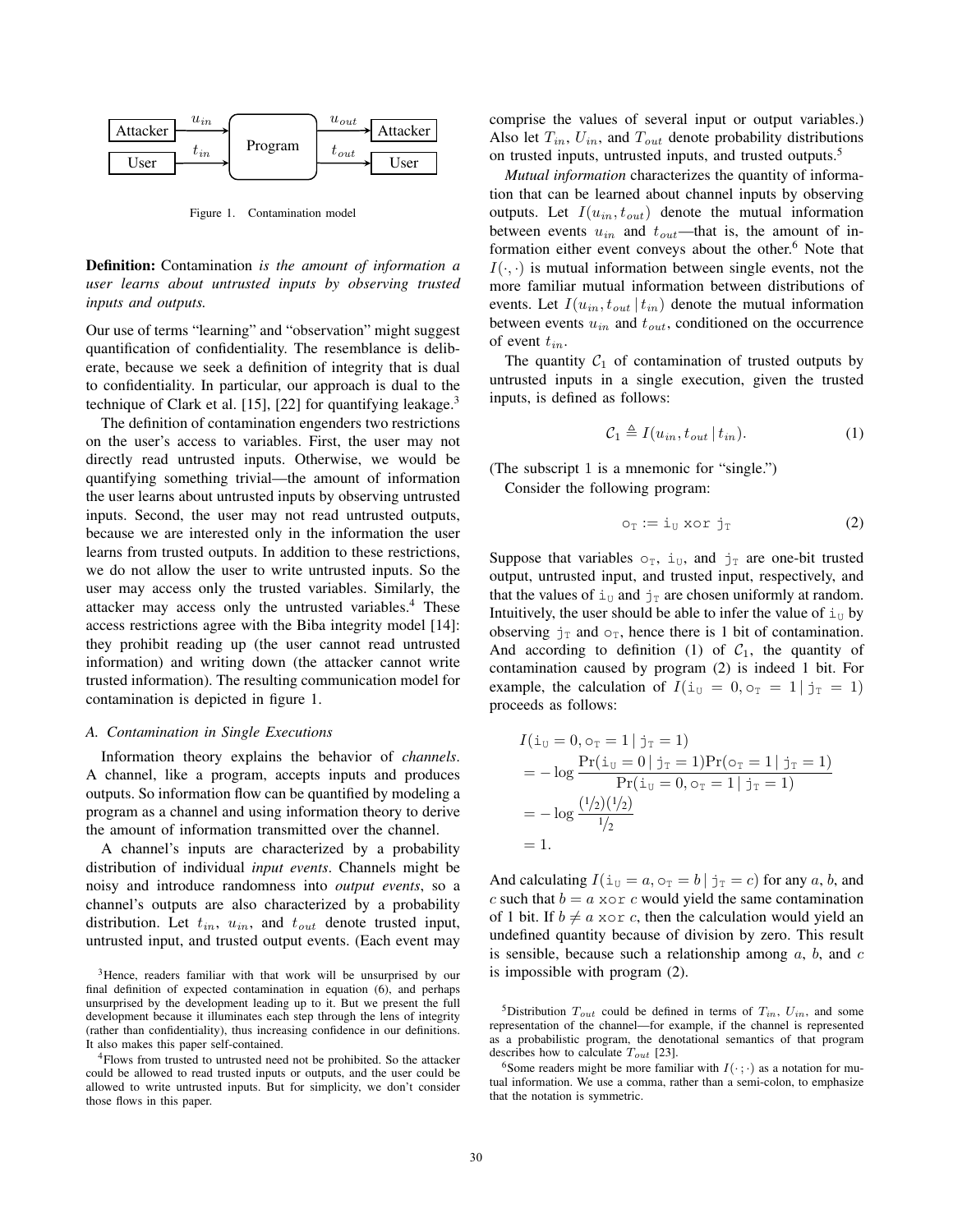## *B. Contamination in Sequences of Executions*

Given  $C_1$ , which provides a means to quantify contamination for single executions, we can quantify the contamination over a sequence of single executions. As an example, consider the following program, where operator  $\&$  denotes bitwise AND:

$$
o_T := i_U \& j_T \tag{3}
$$

Suppose that the attacker chooses a value for untrusted input  $i_U$  and that the user is allowed to execute the program multiple times. The user chooses a potentially new value for trusted input  $j_T$  in each execution, but the single value for  $i_U$  is used throughout. Also, suppose that all variables are  $k$ bits and that  $i_U$  is chosen uniformly at random. Intuitively, the contamination from this program in a single execution is the number of bits of  $j_T$  that are set to 1. Thus, a user that supplies  $0 \times 0001$  for  $j_T$  learns<sup>7</sup> the least significant bit of  $i_U$  (so there is 1 bit of contamination); 0x0011 yields the two least significant bits (2 bits of contamination), etc. But if a user executes the program twice, supplying first 0x0001 then 0x0011, the user learns a total of only 2 bits, not 3  $(= 1+2)$ . Directly summing  $C_1$  for each execution provides only an inexact upper bound on the contamination.

To calculate the exact amount of contamination for a sequence of executions, note the following. The untrusted input is chosen randomly at the beginning of the sequence. Each successive execution enables the user to refine knowledge of that untrusted input. So each successive calculation of contamination should use an updated distribution of untrusted inputs, embodying the user's refined knowledge about the particular untrusted input chosen at the beginning of the sequence.<sup>8</sup> Let  $U_j$  be a random variable representing the user's accumulated knowledge in execution  $j$  about the untrusted input event, and let  $\vec{t}_{out}$  and  $t_{in}^j$  be the trusted input and output events in that execution. The distribution of  $U_{j+1}$  is defined in terms of the distribution of  $U_j$ :

$$
\Pr(U_{j+1} = u_{in}) = \Pr(U_j = u_{in} | t_{out}^j, t_{in}^j). \tag{4}
$$

So the updated distribution is obtained simply by conditioning on the trusted input and output. This conditioning is repeated after each execution.

We thus obtain the following formula for the total contamination  $\vec{C}$  in a sequence of executions:

$$
\vec{\mathcal{C}} = \sum_j I(u_{in}^j, t_{out}^j \mid t_{in}^j),
$$

where  $u_{in}^j$  is the untrusted input event in execution j, and mutual information  $I(\cdot)$  is calculated according to distribution  $U_j$  on untrusted inputs.

7Recall that contamination is the amount of information a user learns about untrusted input by observing trusted input and output.

Returning to program (3), initial distribution  $U_1$  on  $i_U$ is uniform. But distribution  $U_2$ , obtained by supplying  $0 \times 0001$  as the first input, is uniform over  $i_U$  that have the same least significant bit as  $j_T$ . Thus, the user learns only 1 bit by supplying 0x0011 in the second execution. The total contamination according to  $\vec{C}$  is exactly 2 bits for the sequence—which is what our intuition suggested.

#### *C. Contamination in Expectation*

 $C_1$  quantifies contamination in a single execution. It could be used at runtime by an execution monitor [24] to constrain how much contamination occurs during program execution. We might, however, be interested in how much contamination occurs on average over all executions of a program—a quantity that might be conservatively bounded by a static analysis. We now turn our attention to that quantity.

The expected quantity  $C$  of contamination of trusted outputs by untrusted inputs, given the trusted inputs, is the expected value of  $C_1$ :

$$
\mathcal{C} = \mathsf{E}[\mathcal{C}_1]. \tag{5}
$$

The right-hand side of equation (5) can be rewritten as the mutual information  $\mathcal{I}(U_{in}, T_{out} | T_{in})$  between distributions  $U_{in}$  and  $T_{out}$ , conditioned on observation of  $T_{in}$ . That yields our definition of expected contamination:

$$
\mathcal{C} \triangleq \mathcal{I}(U_{in}, T_{out} | T_{in}). \tag{6}
$$

Definition (6) of  $C$  yields an operational interpretation of contamination. In information theory, the *capacity* of a channel is the maximum quantity of information, over all distributions of inputs, that the channel can transmit. Shannon [18] proved that channel capacity enjoys an operational interpretation in terms of coding theory: a channel's capacity is the highest rate, in bits per channel use, at which information can be sent over the channel with arbitrarily low probability of error. Therefore, the maximum quantity of contamination should also be the highest rate at which the attacker can contaminate the user. We leave investigation of this interpretation as future work.

### *D. Leakage*

Clark et al. [15], [22] define quantity  $\mathcal L$  of leakage from secret inputs  $S_{in}$  to public outputs  $P_{out}$ , given public inputs  $P_{in}$ , as follows:

$$
\mathcal{L} \triangleq \mathcal{I}(S_{in}, P_{out} | P_{in}). \tag{7}
$$

Replacing "untrusted" with "secret" and "trusted" with "public" in equation (6) yields equation (7). Contamination and leakage are therefore information-flow duals: their definitions are the same, except the ordering of security levels is reversed. For example, the definition of  $C$  conditions on  $T_{in}$ , which represents inputs provided by a user with a high security level (because the user is cleared to provide trusted inputs); whereas the definition of leakage conditions on

<sup>8</sup>Readers familiar with the use of beliefs in quantification of information flow will recognize this distribution as representing a belief; we discuss this matter further in §IV.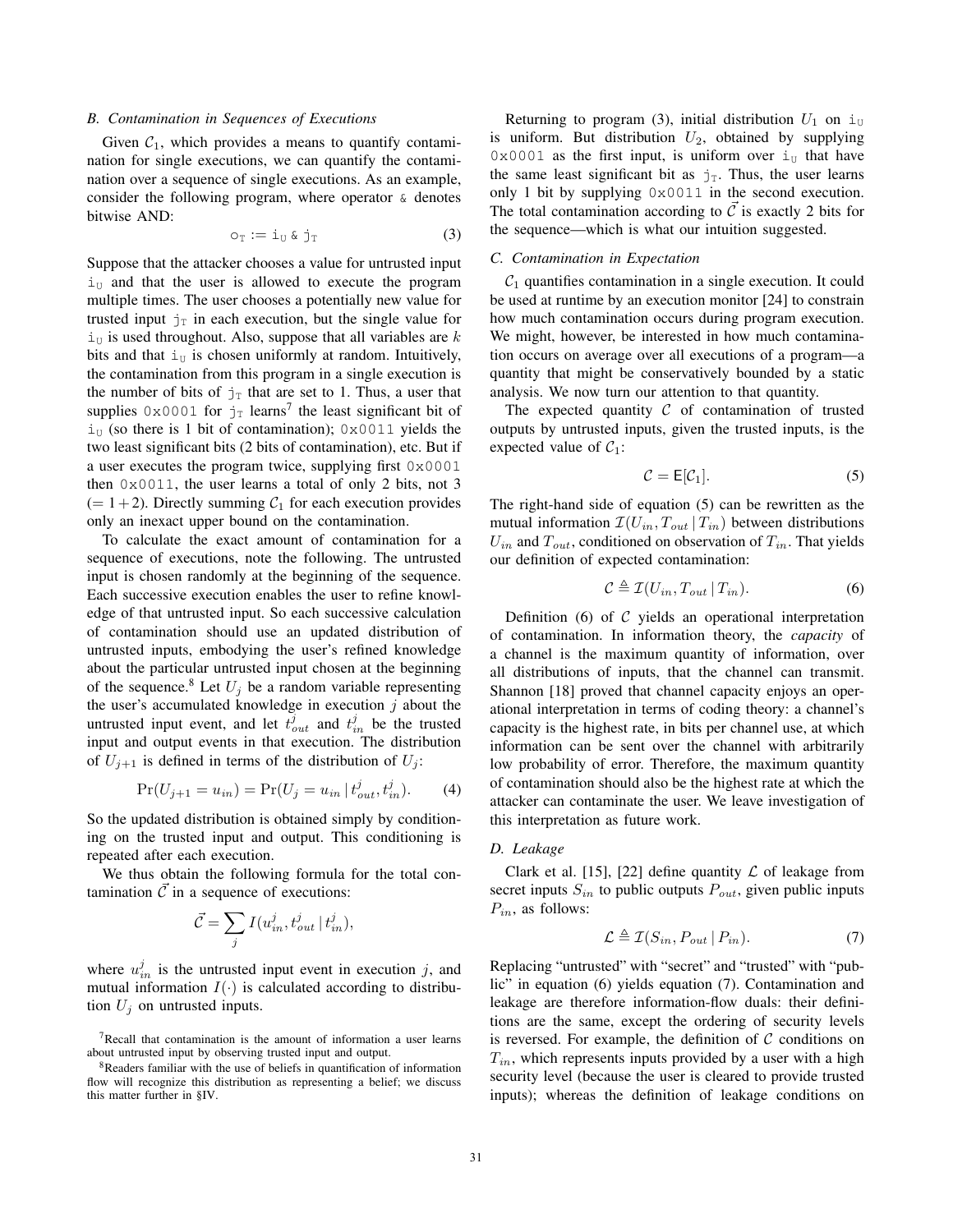

Figure 2. Channel suppression model

 $P_{in}$ , which represents inputs provided by a user with a low security level (because the user is not cleared to read secret inputs). So Biba's qualitative duality for confidentiality and integrity [14] extends to these quantitative models.

#### III. QUANTIFICATION OF SUPPRESSION

## *A. Channel Suppression*

To quantify channel suppression, we refine our model of program execution by replacing the user with two agents, a *sender* and *receiver*. The receiver, by observing the program's outputs, attempts to determine the inputs provided by the sender. The program models a channel in which inputs are messages, and the receiver attempts to determine what messages were sent. For example, the sender might be a database, and the program might construct a web page using queries to the database; the receiver attempts to reconstruct information in the database from the incomplete information in the web page. Information that cannot be reconstructed has been suppressed.

Definition: Channel suppression *is the amount of information a receiver fails to learn about trusted inputs by observing trusted outputs.*

As with contamination, the program receives trusted inputs as the initial values of variables and produces trusted outputs as the final values of variables. But now the sender writes the initial values of trusted inputs, and the receiver reads the final values of trusted outputs. These are the only ways that the sender and receiver may access variables. We continue to model an attacker, who attempts to interfere with trusted outputs by writing the initial values of untrusted inputs. For simplicity, the attacker is not allowed to read trusted inputs or outputs. This communication model for channel suppression is depicted in figure 2.

We first define channel suppression for single executions. As in our model of contamination, let  $t_{in}$  and  $t_{out}$  be trusted input and trusted output events. Since  $I(t_{in}, t_{out})$  is the quantity of information obtained about trusted inputs by observing trusted outputs,  $I(t_{in}, t_{out})$  is the quantity  $CT_1$ of *channel transmission* from the sender to the receiver in a single execution:

$$
CT_1 \triangleq I(t_{in}, t_{out}). \tag{8}
$$

Let  $I(t_{in}|t_{out})$  denote the information conveyed by the occurrence of event  $t_{in}$ , conditioned on observation of the occurrence of  $t_{out}$ . We can rewrite the right-hand side of equation (8):

$$
\mathcal{CT}_1 = I(t_{in}) - I(t_{in}|t_{out}).\tag{9}
$$

Quantity  $I(t_{in})$  is the total information that the receiver could learn about the trusted input, and  $I(t_{in}|t_{out})$  is what remains to be learned after the receiver observes the trusted output. So  $I(t_{in}|t_{out})$  is the quantity of information that failed to be transmitted.<sup>9</sup> Therefore,  $I(t_{in}|t_{out})$  is the quantity  $CS_1$  of *channel suppression* in a single execution:

$$
C\mathcal{S}_1 \triangleq I(t_{in}|t_{out}). \tag{10}
$$

Although untrusted input  $u_{in}$  does not directly appear in equations (8) or (10), they do not ignore the attacker's influence on channel suppression: trusted output  $t_{out}$ , which does appear, can depend on  $u_{in}$ . Also, recall that the definition (1) of contamination  $C_1$  conditions on  $u_{in}$ ; equations (8) and (10) do not because the receiver cannot directly observe untrusted input—unlike the user, who could in the contamination model.

We next define channel suppression in expectation. Let  $\mathcal{I}(T_{in}, T_{out})$  denote the mutual information between distributions  $T_{in}$  and  $T_{out}$ , and let  $\mathcal{H}(T_{in}|T_{out})$  denote the entropy of distribution  $T_{in}$ , conditioned on observation of  $T_{out}$ . (As before,  $T_{in}$  and  $T_{out}$  are probability distributions on trusted inputs and trusted outputs.) By taking the expectation of  $CT_1$  and  $CS_1$ , we obtain the expected quantities of channel transmission  $CT$  and channel suppression  $CS$ :<sup>10</sup>

$$
\mathcal{CT} \triangleq \mathcal{I}(T_{in}, T_{out}),\tag{11}
$$

$$
CS \triangleq \mathcal{H}(T_{in}|T_{out}). \tag{12}
$$

These definitions account for the attacker's influence on channel transmission and channel suppression, because distribution  $T_{out}$  depends on the attacker's distribution  $U_{in}$ on untrusted inputs. Also, these definitions should yield an operational interpretation in terms of coding theory; we leave that interpretation as future work.<sup>11</sup>

As an example, consider the following program:

$$
o_T := i_T \text{ xor } \text{rnd}(1) \tag{13}
$$

Variables  $i_T$  and  $o_T$  are one-bit trusted input and output variables. Program expression  $\text{rnd}(x)$  returns x uniformly random bits. Suppose that trusted input distribution  $T_{in}$  is uniform on  $\{0, 1\}$ . Then channel transmission  $\mathcal{CT}$  is 0 bits

<sup>11</sup>The basis of that interpretation would be the capacity of the channel from trusted inputs to trusted outputs (cf. §II-C).

<sup>9</sup>Alternatively, the right-hand side of equation (8) could be rewritten as  $I(t_{out}) - I(t_{out}|t_{in})$ . Perhaps this formula could also yield a measure for integrity, were we interested in backwards execution of programs—that is, computing inputs from outputs.

<sup>&</sup>lt;sup>10</sup>Note that expected channel suppression  $\mathcal{CS}$  is defined using entropy  $H$ , not using mutual information  $I$ , even though channel suppression  $CS<sub>1</sub>$ is defined using self-information I. This notational quirk is inherited from information theory and occurs because entropy—not mutual information is the expectation of self-information.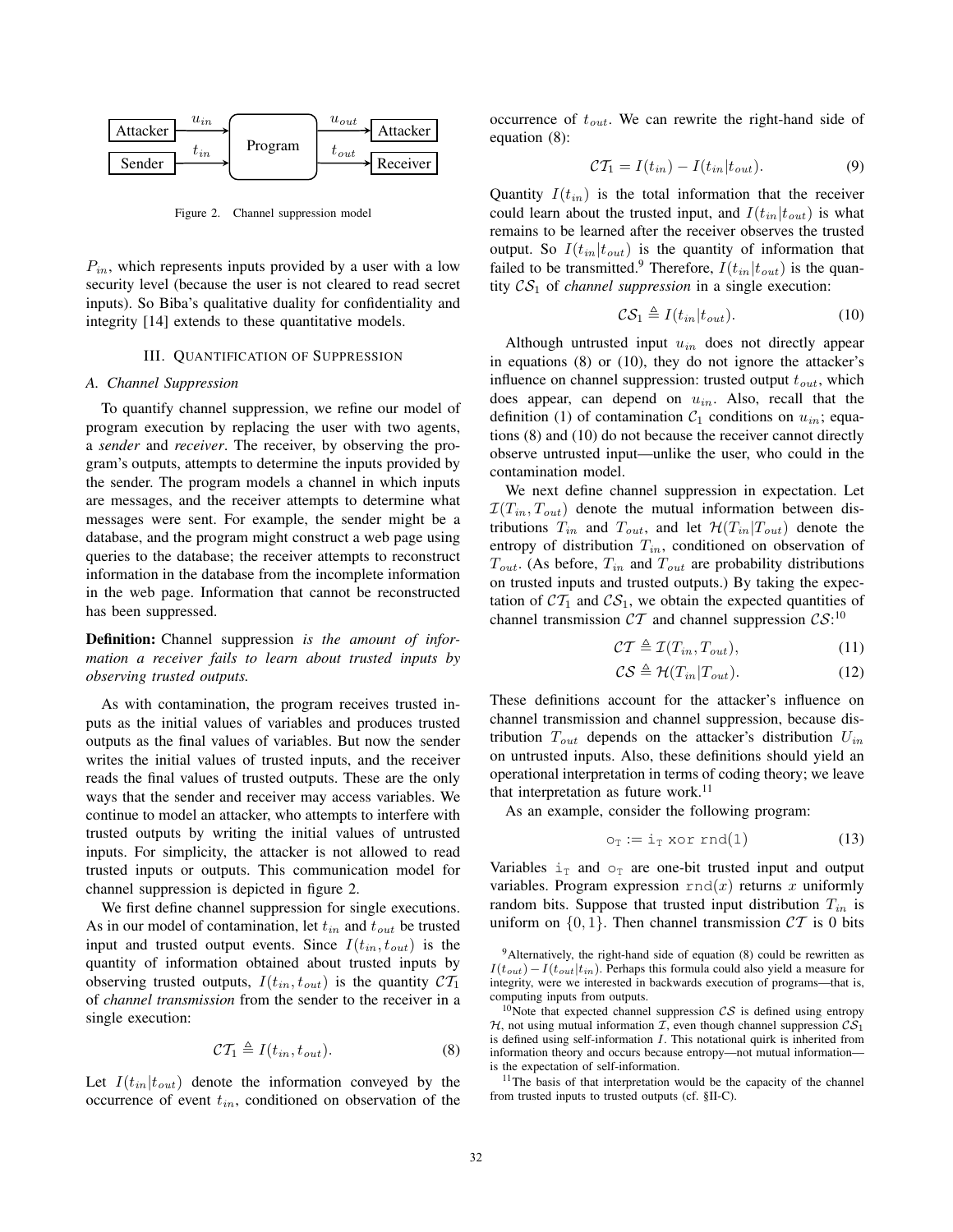and channel suppression  $\mathcal{CS}$  is 1 bit. These quantities are intuitively sensible: because of the bit of random noise added by the program, the receiver cannot learn anything about  $i<sub>T</sub>$ by observing  $\circ_{\tau}$ .

Similarly, consider the following program:

$$
o_T := i_T \text{ xor } j_U \tag{14}
$$

Variable  $j_{U}$  is a one-bit untrusted input. Suppose that untrusted input distribution  $U_{in}$  is uniform. Then program (14) exhibits the same behavior as program (13): 0 bits of channel transmission and 1 bit of channel suppression. Because of the bit of random noise added by the attacker, the receiver cannot learn anything about  $i_T$  by observing  $o_T$ .

Programs (13) and (14) both cause 1 bit of channel suppression, but the source of that channel suppression is different. For program  $(13)$ , the source is program randomness; for program (14), it is the attacker. We develop definitions that distinguish between these sources, next.

1) Attacker-controlled channel suppression: Let  $\mathcal{CS}_P$  denote the quantity of channel suppression attributable solely to the program—that is, the quantity that would occur if the attacker's input were known to the receiver:

$$
CS_P \triangleq \mathcal{H}(T_{in} \,|\, T_{out}, U_{in}). \tag{15}
$$

This definition differs from definition (12) of channel suppression  $\mathcal{CS}$  only by the additional conditioning on  $U_{in}$ , which has the effect of accounting for the attacker's untrusted inputs. Any remaining channel suppression must come solely from the program.

Define the quantity of channel suppression  $\mathcal{CS}_A$  under the attacker's control as the difference between the maximum amount of channel suppression caused by the attacker's choice of  $U_{in}$  and the minimum (which need not be 0 because of channel suppression attributable solely to the program):

$$
CS_A \triangleq \max_{U_{in}}(CS) - \min_{U_{in}}(CS). \tag{16}
$$

(CS is a function of  $T_{out}$ , which is a function of  $U_{in}$ , so quantifying over  $U_{in}$  is sensible.)

For program (13), quantity  $\mathcal{CS}_P$  of program-controlled channel suppression is 1 bit, and quantity  $CS_A$  of attackercontrolled channel suppression is 0 bits. The converse holds for program (14), which exhibits 0 bits of programcontrolled channel suppression and 1 bit of attackercontrolled channel suppression.

The following program exhibits both attacker- and program-controlled channel suppression:

$$
\text{O2}_T := \text{i2}_T \text{ xor } \text{i2}_U \text{ xor } \text{rnd}(1) \tag{17}
$$

All variables in program (17) are two-bit. One bit of program-controlled channel suppression  $\mathcal{CS}_P$  is caused by the xor with  $rnd(1)$ . But the attacker controls the rest of the channel suppression. If the attacker chooses  $i2_U$ uniformly at random, the channel suppression is maximized and equal to 2 bits; whereas if the attacker makes  $i2_U$  a constant (e.g., always "00"), the channel suppression is the minimal 1 bit caused by  $\text{rnd}(1)$ . Calculating  $CS_A$  yields 1  $(= 2 - 1)$  bit of attacker-controlled channel suppression.

*2) Error-correcting codes:* An *error-correcting code* adds redundant information to a message so that information loss can be detected and corrected. One of the simplest errorcorrecting codes is the *repetition code* R<sup>n</sup> [25], which adds redundancy by repeating a message n times to form a *codeword*. For example,  $R_3$  would encode message 1 as codeword 111. The code-word is sent over a noisy channel, which might corrupt the code-word; the receiver reads this possibly corrupted *word* from the channel. For example, the sender might send code-word 111, yet the receiver could receive word 101. To decode the received word, the receiver can employ *nearest-neighbor decoding*: the nearest neighbor of a word w is a code-word c that is closest to w by the *Hamming distance*. (The nearest neighbor is not necessarily unique for some codes, in which case an arbitrary nearest neighbor is chosen.) Treating words as vectors, Hamming distance  $d(w, x)$  between words w and x is the number of positions i at which  $w_i \neq x_i$ . For the repetition code, nearest-neighbor<br>decoding means that a word is decoded to the symbol that decoding means that a word is decoded to the symbol that occurs most frequently in the word. For example, word 101 would be decoded to code-word 111, thus to message 1; but word 001 would be decoded to message 0.

Consider the following program BSC, which models the *binary symmetric channel* studied in information theory:

BSC: 
$$
w := m \times \text{or } \text{rnd}_p(n)
$$

Variable m, which contains a message, is an n-bit trusted input, and variable w, which contains a word, is an n-bit trusted output. Expression  $\text{rnd}_p(x)$ , in which p is a constant, returns x independent, random bits. Each bit is distributed such that  $\theta$  occurs with probability  $p$  and  $1$  occurs with probability  $1-p$ . (So rnd(x), used in program (13), abbreviates rnd<sub>0.5</sub>(x).) Thus, each bit of input m has probability  $1 - p$ of being flipped in output w.

Suppose that  $n = 1$  and that the distribution of trusted input m is uniform. Then the probability that BSC outputs w such that  $w = m$  holds is p. So quantity  $CS_1$  of channel suppression is  $-\log p$ . Next, suppose that the sender and receiver employ repetition code  $R_3$  with program BSC. The sender encodes a one-bit input m into three bits and provides those as input to BSC (so now  $n = 3$ ). The receiver gets a three-bit output and decodes it to bit w. Denote this composed program as  $R_3({\text{BSC}})$ . The probability that w = m holds is now  $p^3 + 3p^2(1 - p)$ , which can be derived by a simple argument. (See the accompanying technical report [19].) The amount of channel suppression  $CS_1$  is thus  $-\log(p^3 + 3p^2(1-p))$ , which is less than  $-\log p$  for any  $p > \frac{1}{2}$ .

So for any  $p > \frac{1}{2}$  (i.e., for any channel at least slightly biased toward correct transmission) the channel suppression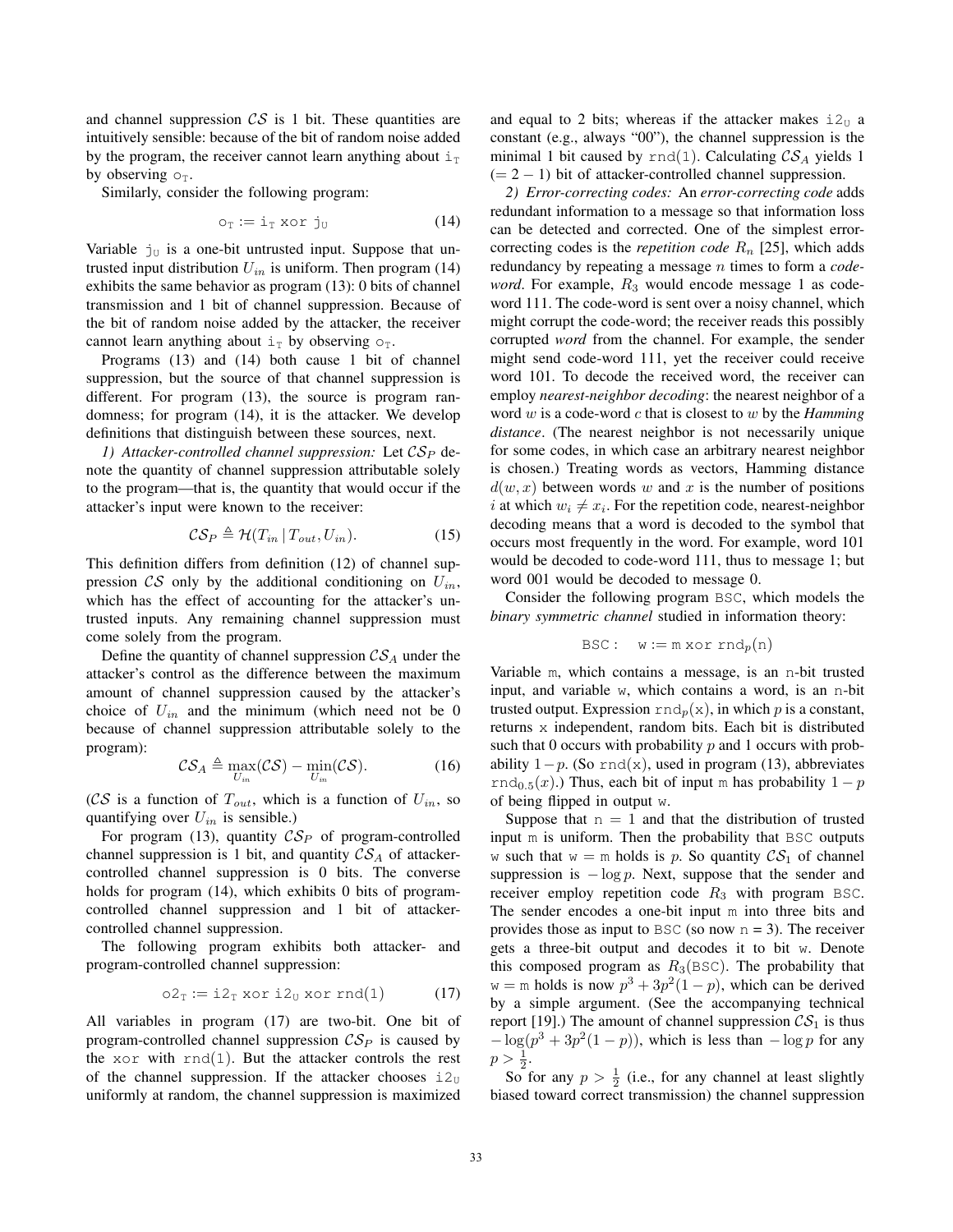from  $R_3($ BSC) is less than the channel suppression from BSC. We conclude that repetition code  $R_3$  improves channel transmission. Although this conclusion is unsurprising, it illustrates that our theory of channel suppression suffices to re-derive a well-known fact from coding theory.

*3) Channel suppression vs. contamination:* Recall program (14), restated here:

$$
\circ_{T} := i_{T} \text{ xor } j_{U}
$$

This program is essentially the same as program " $\circ$  := t xor u" from §I. We previously analyzed program (14) and determined that it exhibits 1 bit of channel suppression if  $T_{in}$  and  $U_{in}$  are uniform distributions on  $\{0, 1\}$ . We can also analyze the program for contamination:  $j_T$  is supplied by a user, and  $o<sub>T</sub>$  is observed by that same user. Calculating  $C$  yields a contamination of 1 bit, indicating that the user learns all the (untrusted) information in  $i_{\text{U}}$ . So this program exhibits both contamination and channel suppression, as we argued in §I.

You might wonder how a program with a one-bit output can exhibit both 1 bit of contamination and 1 bit of channel suppression. The answer is that contamination concerns injection of information (here 1 bit of untrusted information is injected), whereas suppression concerns loss of information (here 1 bit of trusted information is lost).

Also, recall program (13), restated here:

$$
\circ_{\texttt{T}} := \texttt{i}_{\texttt{T}} \text{ xor }\texttt{rnd}(1)
$$

This program is essentially the same as program " $\circ$  := t xor n" from §I. We previously determined that program (13) exhibits 1 bit of channel suppression. Because there are no untrusted inputs, quantity  $\mathcal C$  of contamination is 0. So this program exhibits only channel suppression, as we argued in  $\S I^{12}$ 

*4) Channel suppression and leakage:* Recall that leakage (7) is the quantity  $\mathcal L$  of information flow from secret inputs to public outputs. Leakage can be prevented by employing channel suppression. Consider a *declassifier* that accepts trusted, secret inputs and produces trusted, public outputs. The declassifier's task is to selectively release some secret information and suppress the rest. Whatever information is not leaked by the declassifier ought to have been suppressed.

That intuition is made formal by the following proposition. Let s denote a secret input event and let p denote a public output event. Let  $I(s)$  denote the self-information of event s. Let  $\mathcal{L}_1$  denote the leakage in a single execution of the declassifier and be defined as  $I(s, p)$ ; this definition follows from equation (7) by removing the conditioning on  $P_{in}$  (since the declassifier has no public inputs) and



Figure 3. Program suppression model

by removing the expectation over all executions from the definition of mutual information  $\mathcal{I}$ .

## **Proposition 1.**  $\mathcal{L}_1 + \mathcal{C}\mathcal{S}_1 = I(s)$ .

So for a given probability distribution of high inputs, leakage plus channel suppression is a constant. Confidentiality is obtained by eroding integrity, and vice versa. Any security condition for declassifiers—we discuss some in §V—that requires a minimum amount of confidentiality thereby restricts the maximum amount of integrity. And any utility condition that requires a minimum amount of integrity thereby restricts the maximum amount of confidentiality.

## *B. Program Suppression*

We now generalize the idea of suppression from communication channels to program correctness. Consider a *specification* program, depicted in figure 3: the specification receives a trusted input  $t_{in}$  from the sender and produces a *correct*, trusted output  $t_{spec}$  for the receiver. This idealized program does not interact with the attacker. But in the real world, an *implementation* program that does interact with the attacker would be used to realize the specification. The implementation receives trusted input  $t_{in}$  from the sender and untrusted input  $u_{in}$  from the attacker; the implementation then produces untrusted output  $u_{out}$  for the attacker and trusted output timpl for the receiver. A *correct implementation* would always produce the correct  $t_{spec}$  that is,  $t_{impl}$  would equal  $t_{spec}$ . Incorrect implementations thus produce incorrect outputs, in part because they enable the attacker to influence the output.

In this model, the receiver observes  $t_{impl}$  but is interested in  $t_{spec}$ . So the extent to which  $t_{impl}$  informs the receiver about  $t_{spec}$  determines how much integrity the implementation has with respect to the specification. We can quantify this extent with information theory: *program transmission* is the amount of information that can be learned about  $t_{spec}$ by observing  $t_{impl}$ . Likewise, *program suppression* is the amount of information that  $t_{impl}$  fails to convey about  $t_{spec}$ .

Definition: Program suppression *is the amount of information a receiver fails to learn about the specification's trusted output by observing the implementation's trusted output.*

<sup>&</sup>lt;sup>12</sup>These arguments implicitly assume that random number generator  $\text{rnd}(\cdot)$  is trusted. Untrusted generators could also be modeled, but we don't pursue that here.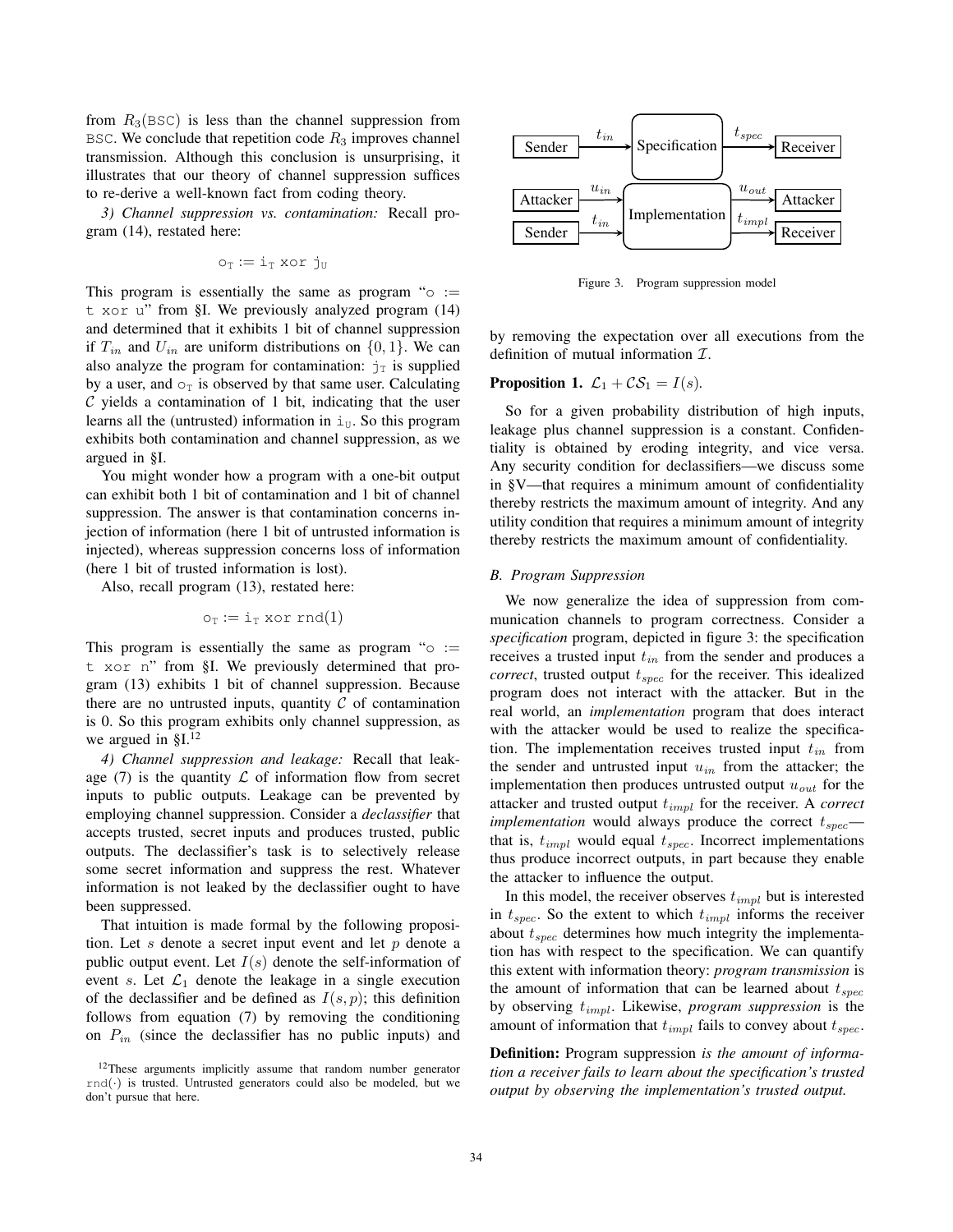Let  $T_{spec}$  be the distribution on the specification's trusted outputs, and let  $T_{impl}$  be the distribution on the implementation's trusted outputs. These output distributions depend on trusted input distribution  $T_{in}$ , untrusted input distribution  $U_{in}$  (only for  $T_{impl}$ ), and on the programs' semantics. Moreover,  $T_{spec}$  and  $T_{impl}$  are based on the same underlying trusted input—that is, the specification and the implementation must be executed with the same trusted input. We require  $T_{spec}$  to be a (deterministic) function of its input:

$$
\mathcal{H}(T_{spec}|T_{in}) = 0.
$$
 (18)

The definitions of program transmission and program suppression in single executions ( $\mathcal{PT}_1$  and  $\mathcal{PS}_1$ ) and in expectation ( $\mathcal{PT}$  and  $\mathcal{PS}$ ) are then as follows:

$$
\mathcal{PT}_1 \triangleq I(t_{spec}, t_{impl}), \tag{19}
$$

$$
\mathcal{PS}_1 \triangleq I(t_{spec}|t_{impl}),\tag{20}
$$

$$
\mathcal{PT} \triangleq \mathcal{I}(T_{spec}, T_{impl}),\tag{21}
$$

$$
\mathcal{PS} \triangleq \mathcal{H}(T_{spec}|T_{impl}). \tag{22}
$$

The rationale for these definitions remains unchanged from our development of channel transmission and suppression. Note that the attacker's influence is accounted for because  $T_{impl}$  can depend on  $U_{in}$ .

Channel transmission and suppression can now be seen as instances of program transmission and suppression for the echo specification, which stipulates that  $t_{spec}$  equal  $t_{in}$ . (This specification is deterministic and therefore satisfies equation (18).) In §III-A, the output of the channel is called  $t_{out}$ , hence  $t_{impl}$  equals  $t_{out}$ . Given these equalities, we have that  $T_{spec} = T_{in}$  and  $T_{impl} = T_{out}$ . Making these substitutions in the above definitions yields the definitions of channel transmission and channel suppression in single executions ( $\mathcal{CT}_1$  and  $\mathcal{CS}_1$ ) and in expectation ( $\mathcal{CT}$  and  $\mathcal{CS}$ ).

Before turning to more compelling examples, we consider the following specification as a corner case:

 $o_T := 42$ 

This specification represents a constant function:  $T_{spec}$  is the distribution assigning probability 1 to output 42. So quantity  $PS$  of program suppression is 0 bits, because the entropy of  $T_{spec}$  is 0 regardless of whether it is conditioned on  $T_{impl}$ , hence regardless of the implementation. Therefore no implementation of a constant function exhibits program suppression.

*1) Examples of program suppression:* Consider the following specification SumSpec for computing the sum of array a, which contains m elements indexed from 0 to  $m-1$ :

SumSpec : for (i = 0; i < m; i++) { <sup>s</sup> := s+a[i]; }

(Assume throughout that s is initially 0.)

Programmers frequently introduce off-by-one errors into loop guards. Implementation UnderSum exhibits such an error by omitting array element  $a[0]$ :

UnderSum: for 
$$
(i = 1; i < m; i++)
$$

\n
$$
\{ s := s + a[i]; \}
$$

Conversely, implementation  $\circ$ verSum adds a[m], which is not an element of a:

OverSum : for (i = 0; i <= m; i++) { <sup>s</sup> := s+a[i]; }

Suppose that each array element  $a[i]$  is identically, independently distributed according to a binomial distribution with parameters n and p. Let  $Bin(n, p)$  denote this distribution.<sup>13</sup> Also suppose that the value found in  $a[m]$ is uniformly distributed on integer interval  $[0, 2<sup>j</sup> - 1]$ ; let  $Unif(0, 2<sup>j</sup> - 1)$  denote this distribution. We consider elements  $a[0]$ ..a[m-1] to be properly initialized according to their binomial distribution and therefore to be trusted. But  $a[m]$  is not an element of the array, so it might have been initialized by the attacker; we therefore consider  $a[m]$  to be untrusted.

UnderSum exhibits the following quantity  $PS_{US}$  of program suppression:

$$
\mathcal{PS}_{\text{US}} = \sum_{\substack{s' \in Bin(n, p), \\ i \in Bin(n(m-1), p)}} \Pr(s') \Pr(i) \log \Pr(s'). \quad (23)
$$

(The full calculation of  $PS_{US}$ , as well as the calculations for equations (24) and (25) below, appears in the accompanying technical report [19].) So if  $m = 10$ ,  $n = 1$ , and  $p = 0.5$ , then  $PS_{US}$  is 1 bit. This quantity is intuitively sensible: the implementation omits array element  $a[0]$ , which is distributed according to  $Bin(1, 0.5)$ , and the entropy of that distribution is 1 bit (because it assigns probability 0.5 to each of two values, 0 and 1). Moreover, this analysis suggests that UnderSum always exhibits program suppression equal to the entropy of the distribution on  $a[0]$ :

$$
\mathcal{PS} = \mathcal{H}(Bin(n, p)). \tag{24}
$$

Indeed, it is straightforward to reduce equation (23) to equation (24). Hence, UnderSum suppresses exactly the information about the omitted array element.

<sup>13</sup>A *binomial distribution* models the probability of the number of successes obtained in a series of  $n$  experiments, each of which succeeds with probability  $p$ . We choose this distribution because it enjoys a convenient summation property—if  $X \sim Bin(n_x, p)$  and  $Y \sim Bin(n_y, p)$ , then  $X + Y \sim Bin(n_x + n_y, p)$ , where  $Z \sim D$  denotes that random variable  $Z$  is distributed according to distribution  $D$ —and because it illustrates that our theory is not limited to uniform distributions.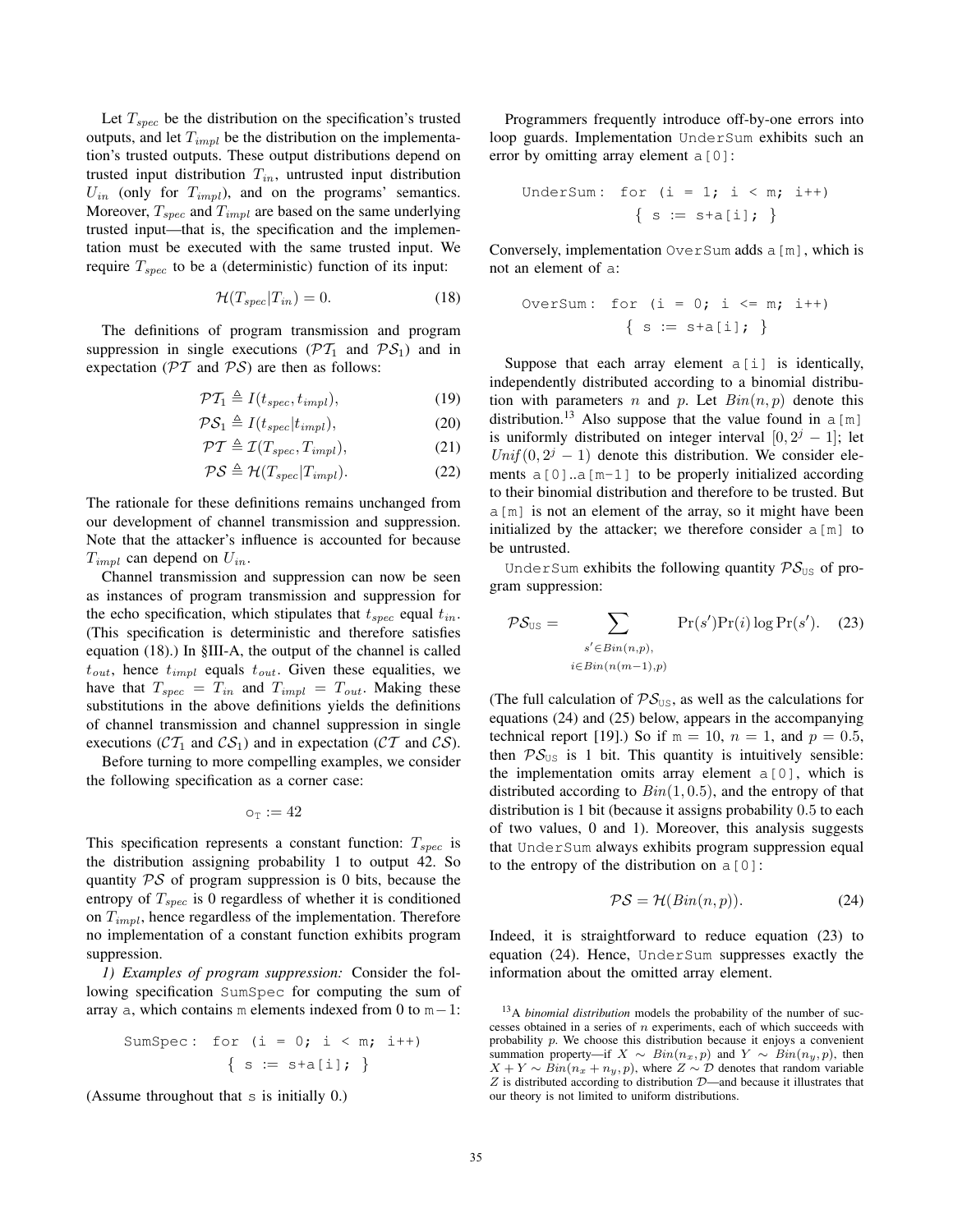OverSum exhibits a different quantity  $PS_{OS}$  of program suppression:

$$
\mathcal{PS}_{\text{OS}} = \sum_{\substack{s \in Bin(mn,p), \\ i' \in Unif(0,2^{j}-1)}} 2^{-j} \Pr(s) \log \frac{2^{-j} \Pr(s)}{\Pr(s+i')}.
$$
 (25)

Now if  $m = 10$ ,  $n = 1$ ,  $p = 0.5$ , and  $j = 1$ , then  $PS_{OS}$ is about 0.93 bits. The 1 bit of randomness added by the attacker through  $a[m]$ , which is uniformly distributed on  $\{0, 1\}$ , suppresses nearly 1 bit of information from the sum. The program suppression is not fully 1 bit because there are corner-case values that completely determine what the summands are—for example, if the sum is 0, then all array elements are 0 and the attacker's input is 0. As  $m$  increases,  $PS_{OS}$  approaches 1, because such corner cases occur with decreasing probability. So in the limit, the attacker can exploit memory location  $a[m]$  to suppress a single array element.14

*2) Probabilistic specifications:* Equation (18) requires specifications to be deterministic. Consider eliminating that requirement and allowing probabilistic specifications—for example, " $o_T := \text{rnd}(1)$ ". This specification stipulates that the output must be 0 or 1, and that each output must occur with probability  $\frac{1}{2}$ . There is no correct output according to this specification; instead, there is a correct distribution on outputs. And program suppression should be the amount of information the receiver fails to learn about that correct distribution—rather than about a correct output—by observing the implementation. When quantifying suppression of correct outputs, we needed a probability distribution on outputs to model the receiver's uncertainty. To quantify suppression of correct distributions, we would need an extra level of distributions: a probability distribution on a probability distribution on outputs. So far, we have modeled only discrete probability distributions, which have finite support. But there are infinitely many probability distributions on outputs, so it seems we would need to upgrade our model with continuous probability distributions and *differential entropy* (the continuous analogue of entropy). We leave this mathematical upgrade as future work.

*3) Duality:* Program suppression is the amount of information the implementation's trusted output fails to reveal about the trusted output that is correct according to the specification. Applying the Biba duality, the confidentiality dual of program suppression would be the amount of information that the implementation's public output fails to reveal about the public output that is correct according to the specification. For confidentiality, this flow is uninteresting: the amount of information that flows—or fails to flow—to public outputs does not characterize how a program leaks or hides secret information. So there does not seem to be a dual to suppression.

Other notions of integrity also lack obvious confidentiality duals—for example, the Clark–Wilson [4] integrity policy for commercial organizations, based on well-formed transactions and verification procedures. Apparently, the Biba duality goes only so far.

*4) Suppression vs. availability:* If a program (or channel) suppresses all its input, the receiver gains no information. It might at first seem as though the program has made the correct output unavailable, so we might be tempted to conclude that suppression measures availability rather than integrity. However, availability is usually concerned with timely response—not with quality of information whereas suppression is concerned with quality, not timeliness. Furthermore, techniques typically employed to prevent suppression differ from those for improving availability. For example, error-correcting codes defend against (channel) suppression, but they do not improve availability—if a channel goes down (e.g., a wire is cut), a code cannot restore communication. And replication improves availability but potentially introduces (program) suppression, because different replicas might provide different responses and combining those responses might yield incorrect output. Hashes and digital signatures are therefore used in conjunction with replication to increase integrity by ensuring correct output.

Complete absence of information could be viewed as complete confidentiality, complete loss of integrity, or complete unavailability. Thus some quantitative relaxation of "complete absence" could yield quantitative characterizations of confidentiality, integrity, or availability. So there might be some interesting relationships—perhaps even new dualities—still to be found.

#### IV. INTEGRITY AND BELIEFS

In our models of contamination and suppression, inputs are chosen according to probability distributions. For example, the user assumes that untrusted inputs are chosen according to distribution  $U_{in}$  in our model of contamination. But the user could be wrong—the inputs could be chosen according to a different distribution; a calculation of information flow would then need to incorporate both distributions.

Clarkson et al. [16], [27] show how to quantify leakage from secret inputs to public outputs when attackers have (possibly incorrect) beliefs about the inputs. And since leakage is dual to contamination, that belief-based approach ought to work for quantifying contamination. We show that it does, next, as well as adapt it to suppression. For both contamination and suppression, the belief-based approach turns out to generalize the information-theoretic approach used so far in this paper.

<sup>&</sup>lt;sup>14</sup>This kind of analysis might be used to provide a mathematical explanation of why *failure-oblivious computing* (FOC) [26] is successful at increasing software robustness. FOC rewrites out-of-bounds array reads to return strategically-chosen values that enable software to survive memory errors. Perhaps the choice of values could be understood as minimizing program suppression; we leave further investigation as future work.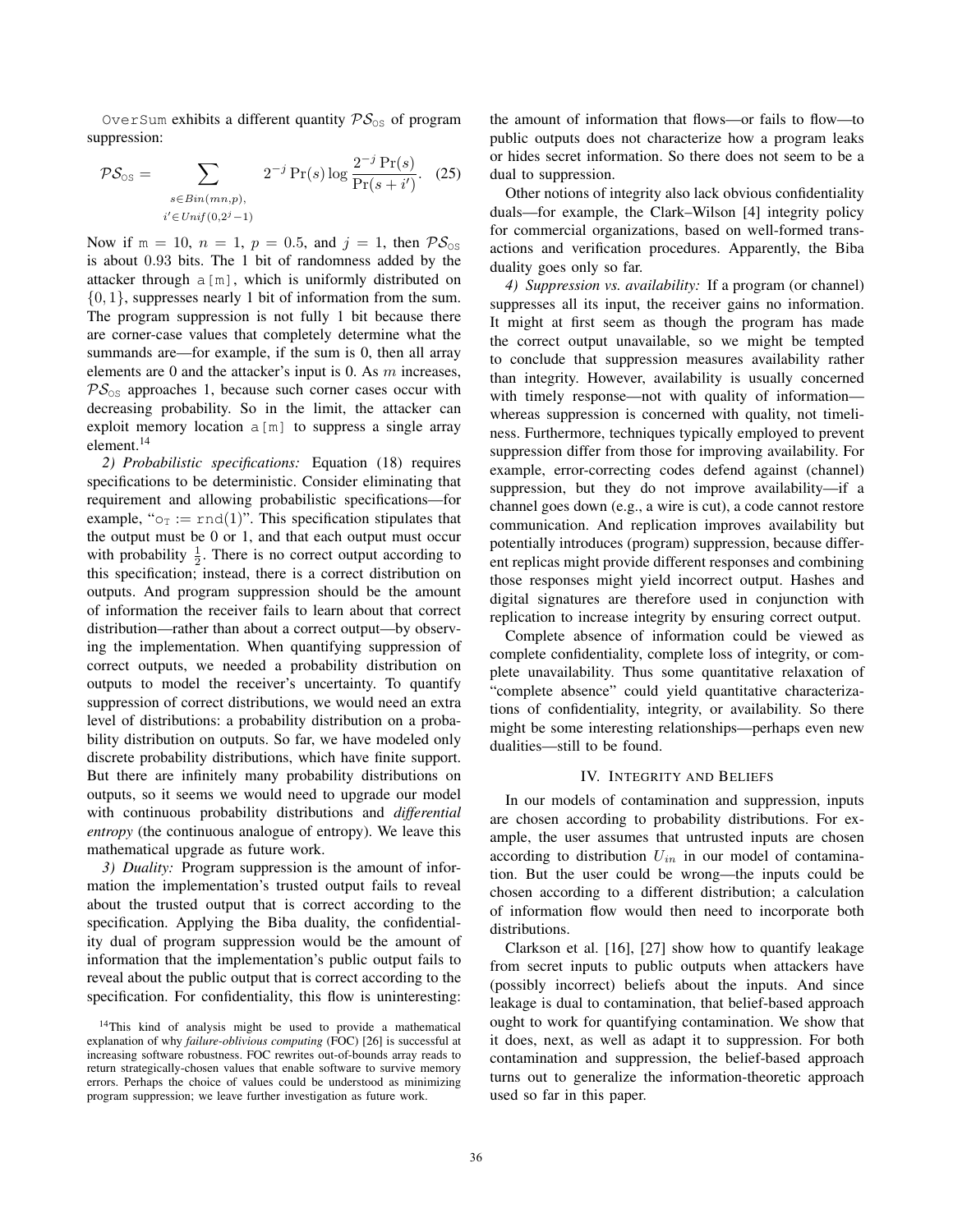## *A. Contamination and Beliefs*

Define a *belief* to be a probability distribution of untrusted inputs. The user has a *prebelief*  $U_{in}$  about untrusted input event  $u_{in}$ . Recall that  $u_{in}$  is unobservable by the user. The user instead observes the trusted input and output, enabling the user to refine  $U_{in}$  to a *postbelief*  $U'_{in}$  about  $u_{in}$ .

Unless the user's prebelief assigns probability 1 to  $u_{in}$ , the prebelief is *inaccurate*. To quantify inaccuracy, we stipulate a function D such that  $D(X \to Y)$  is the inaccuracy of<br>helief X about reality Y where Y is also a distribution belief  $X$  about reality  $Y$ , where  $Y$  is also a distribution. Intuitively,  $D(X \rightarrow Y)$  is the distance from the belief<br>to reality. In previous work [16], we showed that relative to reality. In previous work [16], we showed that *relative entropy* can successfully instantiate D:

$$
D(X \to Y) \triangleq \sum_{x} \Pr(Y = x) \log \frac{\Pr(Y = x)}{\Pr(X = x)}.
$$
 (26)

The right-hand side of this definition is the relative entropy<sup>15</sup> between  $Y$  and  $X$ .

Since reality is, in our model of contamination, always a distribution that assigns probability 1 to event  $u_{in}$ , we can simplify our notation and definition. Let  $D(X \rightarrow x)$  be the inaccuracy of belief X about event x. inaccuracy of belief  $X$  about event  $x$ :

$$
D(X \to x) \triangleq -\log \Pr(X = x). \tag{27}
$$

Equation (27) follows from (26) by setting Y to be a distribution that assigns probability 1 to event  $x$ . This simplified definition is equivalent to self-information—that is,

$$
D(X \to x) = I(x),\tag{28}
$$

where the probability of  $x$  in the calculation of selfinformation  $I(x)$  is specified by X.

Quantity  $\mathcal{C}_B$  of contamination of beliefs is the improvement in accuracy of the user's belief, because the more accurate the belief becomes, the more untrusted information the user has learned:

$$
\mathcal{C}_B \triangleq D(U_{in} \to u_{in}) - D(U'_{in} \to u_{in}). \tag{29}
$$

In previous work [16], we defined an *experiment protocol* for calculating a postbelief from a prebelief and a probabilistic program semantics. That protocol turns out to be equivalent to calculating  $U'_{in}$  according to equation (4):  $U'_{in}$  equals  $U_{in}$  conditioned on  $t_{in}$  and  $t_{out}$ . Furthermore, the quantity of contamination according to  $C_B$  equals the quantity of contamination according to  $C_1$  (1).

## **Theorem 1.**  $C_B = C_1$ .

Thus belief-based quantification is equivalent to mutual information-based quantification on single executions.

Moreover, define belief  $U_{in}$  to be *correct* if the attacker chooses  $u_{in}$  by sampling user prebelief  $U_{in}$ —that is, if the user is correct about how untrusted inputs are chosen. Then applying the expectation operator to both sides of theorem 1, we have that the expected quantity of contamination of beliefs equals the expected quantity of contamination according to  $C(6)$ .

## **Corollary 1.**  $U_{in}$  is correct implies  $E[\mathcal{C}_B] = \mathcal{C}$ .

Thus belief-based quantification generalizes mutual information-based quantification.

Corollary 1 can also be understood in terms of leakage by applying the duality of contamination  $\mathcal C$  and leakage  $\mathcal L$  (7). If the attacker's distribution  $S_{in}$  on secret inputs is correct, the expected quantity of leakage according to the beliefbased approach equals the quantity of leakage according to the mutual information-based approach. So corollary 1 also establishes how belief-based and mutual informationbased measures for confidentiality are related: the mutual information measure is a special case of the belief measure.

## *B. Suppression and Beliefs*

In our model of contamination, the user holds beliefs about untrusted inputs. To model channel suppression, we replaced the user with a sender and a receiver. So to model channel suppression with beliefs, we now regard the receiver as the agent who holds beliefs. The receiver's joint prebelief  $(T_{in}, U_{in})$  characterizes the receiver's uncertainty about trusted input  $t_{in}$  supplied by the sender and untrusted input  $u_{in}$  supplied by the attacker. And the receiver's postbelief  $T'_{in}$  characterizes the receiver's uncertainty about the untrusted input after observing the trusted output, so  $T'_{in}$ equals  $T_{in}$  conditioned on  $t_{out}$ . The improvement in the accuracy of the receiver's belief is the quantity  $CT_B$  of belief-based channel transmission:

$$
\mathcal{CT}_B \triangleq D(T_{in} \to t_{in}) - D(T'_{in} \to t_{in}). \tag{30}
$$

Term  $D(T'_{in} \rightarrow t_{in})$  characterizes the remaining error in the receiver's postbolief, bence the quantity of information that receiver's postbelief, hence the quantity of information that the receiver did not learn about  $t_{in}$ . So  $D(T'_{in} \rightarrow t_{in})$  is the quantity  $CS_{\rm D}$  of belief-based channel suppression: quantity  $\mathcal{CS}_B$  of belief-based channel suppression:

$$
\mathcal{CS}_B \triangleq D(T'_{in} \to t_{in}).\tag{31}
$$

Unsurprisingly, the following results—corresponding to those we obtained for contamination—hold. For the corollary, we extend the definition of *correct* prebelief to mean that  $(T_{in}, U_{in})$  is correct if inputs  $t_{in}$  and  $u_{in}$  are chosen by the sender and attacker by sampling distributions  $T_{in}$  and  $U_{in}$ , respectively.

**Theorem 2.**  $CT_B = CT_1$  and  $CS_B = CS_1$ .

**Corollary 2.**  $(T_{in}, U_{in})$  *is correct implies*  $E[\mathcal{CT}_B] = \mathcal{CT}$ *and*  $E[\mathcal{CS}_B] = \mathcal{CS}$ .

<sup>&</sup>lt;sup>15</sup>The traditional notation for the relative entropy between  $Y$  and  $X$ is  $D(Y \parallel X)$ , but we use notation  $D(X \rightarrow Y)$  to emphasize the asymmetry between the two distributions. Also, we abuse notation by treating distributions as random variables in the probability terms.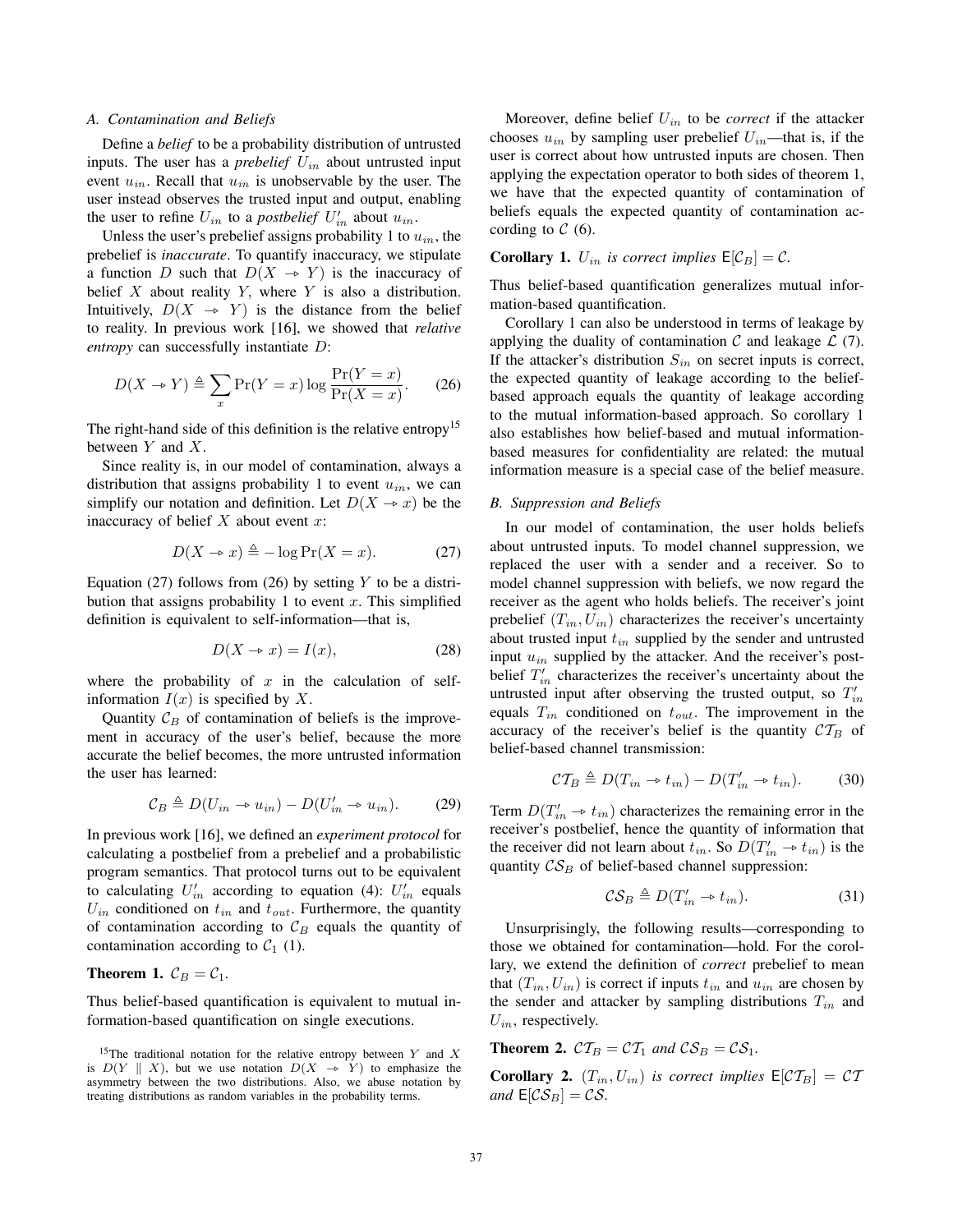

Figure 4. Anonymizer model

Thus the belief-based definition of channel suppression generalizes the mutual information-based definition.

Likewise, we can generalize belief-based channel suppression and transmission to program suppression and transmission. Let  $T'_{spec} = T_{spec} | t_{impl}$ . The following definitions<br>of belief-based program transmission  $\mathcal{PT}_{\mathcal{D}}$  and belief-based of belief-based program transmission  $\mathcal{PT}_B$  and belief-based program suppression  $PS_B$  are straightforward generalizations of equations (30) and (31):

$$
\mathcal{PT}_B \triangleq D(T_{spec} \to t_{spec}) - D(T'_{spec} \to t_{spec}), \qquad (32)
$$

$$
\mathcal{PS}_B \triangleq D(T'_{spec} \to t_{spec}). \tag{33}
$$

We obtain the obvious result:

**Corollary 3.**  $\mathcal{PT}_B = \mathcal{PT}_1$  and  $\mathcal{PS}_B = \mathcal{PS}_1$ . Further,  $(T - H)$  is correct implies  $F[\mathcal{PT}_D] - \mathcal{PT}$  and  $F[\mathcal{PS}_D] (T_{in}, U_{in})$  *is correct implies*  $E[\mathcal{PT}_B] = \mathcal{PT}$  *and*  $E[\mathcal{PS}_B] = \mathcal{DS}$  $PS$ .

So belief-based definitions again generalize mutual information-based definitions.

#### V. CASE STUDY: DATABASE PRIVACY

Databases that contain information about individuals sometimes must respond to queries in a way that protects the privacy of those individuals. Such databases often will employ an *anonymizer* to suppress information about individuals. We model the anonymizer as a program that receives two inputs, as depicted in figure 4. The first input is the user's *query*. The second input is a *response* computed by the database with the user's query. Both inputs are trusted by the anonymizer and by the user. The response contains information from the database—perhaps even its entire contents—so the response is secret. The query, however, is public because it contains no sensitive information about individuals. The anonymizer produces an *anonymized response* as output.16 The anonymized response is trusted by the user and is public, because it (presumably) has been anonymized. Although the query and responses might involve statistics (e.g., sums or averages) computed from individuals' information, we do not restrict our consideration to any particular statistics. Our model is agnostic about the domains of queries and data.

The user attempts to learn secret information about individuals through queries. The anonymizer should leak some information to the user; otherwise, interacting with it would be pointless. And the anonymizer acts as a noisy communication channel, where the database is the sender and the user is the receiver.<sup>17</sup> The anonymizer suppresses some information from this channel's outputs to protect privacy. By proposition 1, the amount of leakage plus the amount of channel suppression is a constant that depends on the distribution of database content. This is sensible whatever the anonymizer doesn't suppress, it leaks.

The quantitative frameworks we have developed for integrity and confidentiality yield a nuanced characterization of database privacy. We demonstrate this by analyzing two popular security conditions, k-anonymity [28] and  $\ell$ diversity [29]. For each, we are able to offer an informationtheoretic characterization of the security condition.

#### *A.* k*-anonymity*

Sweeney [28] proposes k*-anonymity*, a security condition for anonymizers, which requires every individual to be anonymous within some set (of individuals) of size at least k. For example, if Alice was born Nov. 26, 1865, and if gender and birth date are both published, then at least  $k - 1$  other females born that day must be included in the published data. If the original database does not contain at least that many individuals, the data must be changed in some way to satisfy k-anonymity. Sweeney proposes *generalization*, which hierarchically replaces attributes values with less specific values. For example, Alice's birth date might be replaced by Nov. 1865, by 1865, or even by 18\*\*. Generalization improves confidentiality by obscuring identities, but it diminishes the information conveyed that is, generalization corrupts integrity. That tradeoff is unsurprising in light of proposition 1. Sweeney quantifies the integrity of generalized data with a *precision* metric that is based on the generalization hierarchy and the domains used in it.

Adapting Sweeney's insight to information flow, we could imagine requiring that the public output of a program corresponds to at least  $k$  possible secret inputs. This requirement would make any particular input be anonymous within a set of size  $k$ . We have the tools to analyze how generalization affects our notions of leakage and channel suppression.<sup>18</sup> As an example, consider generalization of birth dates. Assume that birth dates are uniformly distributed within a given year—for example,  $1865.^{19}$  Then, according to our definitions, a program that outputs the entire input date leaks about 8.5 bits and suppresses 0 bits; a program that outputs just the month and year leaks about 3.6 bits and suppresses about 4.9 bits; and a program that outputs just the year leaks 0 bits and suppresses about 8.5 bits.

<sup>16</sup>The anonymizer might also produce some output about the anonymization it just performed, and this output might be stored in the database and used during future anonymizations.

 $17$ Alternatively, we could use program suppression to model anonymizers instead of channel suppression. The anonymizer would be an implementation program; the specification would be the query evaluator. Channel suppression is simpler—it does not require modeling the query evaluator.

<sup>&</sup>lt;sup>18</sup>Sweeney defines "suppression" differently than we do; she uses it to mean the complete removal of an individual's information from the output.

<sup>&</sup>lt;sup>19</sup>Birth dates are, in reality, probably not uniformly distributed [30].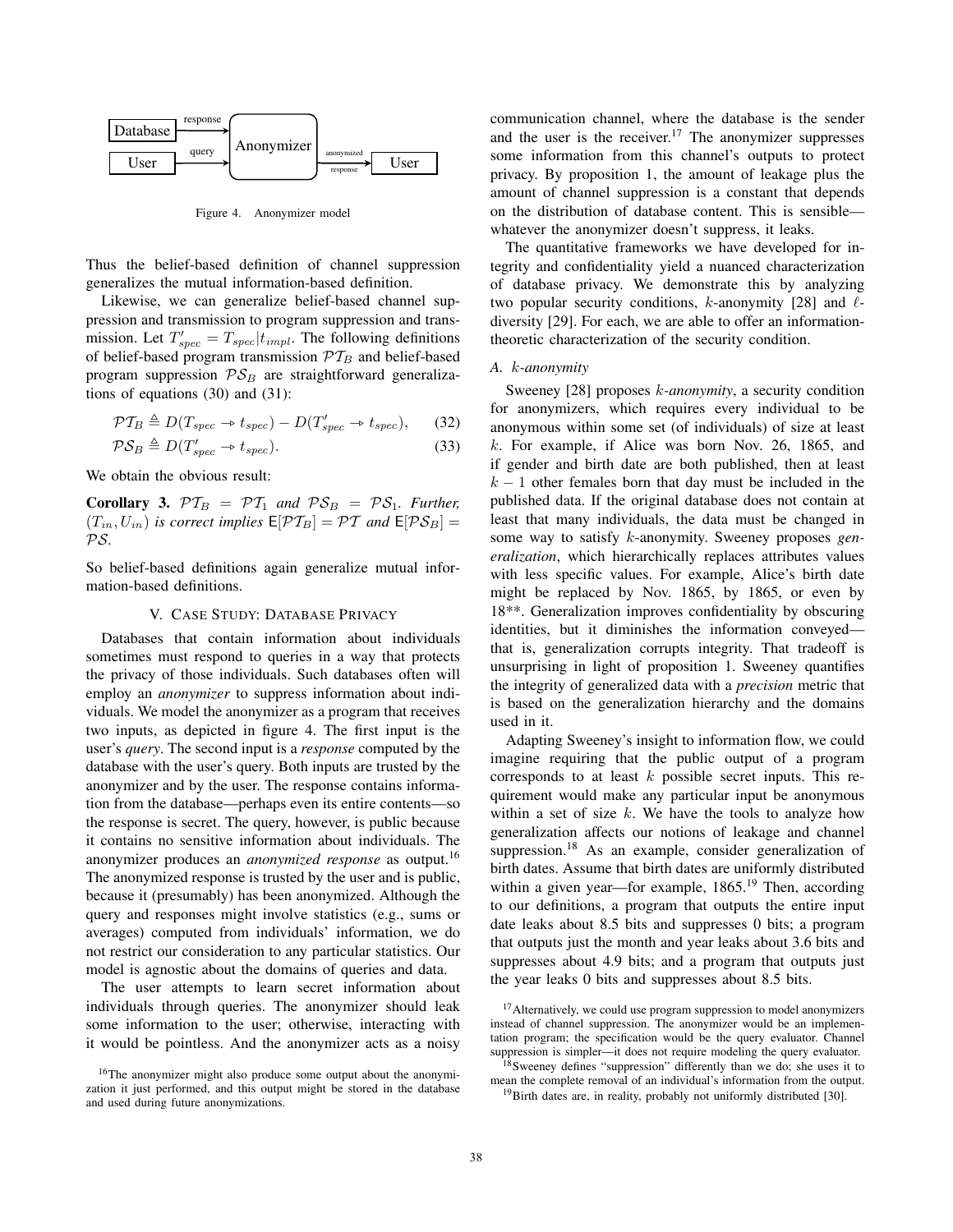Moreover, leakage and channel suppression enable an information-theoretic understanding of generalization. Channel suppression quantifies how much information is lost because of generalization, whereas Sweeney's precision metric has no obvious information-theoretic interpretation. And leakage quantifies how much information is released despite generalization, whereas  $k$ -anonymity makes no guarantees on how much information might be leaked. For example, suppose that published data includes a medical diagnosis and a favorite pet. If it is known that Alice's favorite pet is a cat and that the rest of the individuals in the population are highly unlikely to have a cat as a favorite pet, then Alice's medical diagnosis could be inferred with high probability. Thus information about Alice would be leaked despite kanonymity. As another example, if a program's output could have been caused by any one of  $k$  possible inputs, but one of those inputs is much more probable than the rest, then information about the input would be leaked despite  $k$ -anonymity. These kinds of leakage—made possible by the attacker's background knowledge—were discovered by Machanavajjhala et al. [29], who invented a new criterion,  $\ell$ -diversity. We turn to that, next.

## *B. -diversity*

The *principle of*  $\ell$ *-diversity* [29] is that published data should not only make every individual's sensitive information appear to have at least  $\ell$  possible values, but that each of those values should have roughly equal probability. This principle blunts background knowledge attacks, which depend on some sensitive values having significantly higher probability than the rest.

Machanavajjhala et al. [29] give an instantiation of the  $\ell$ -diversity principle based on entropy, as follows. Define a *block* to be a set of tuples in which each tuple corresponds to an individual and in which every individual has the same values for non-sensitive attributes. For example, a block might contain all the tuples corresponding to individuals whose birth date is 18\*\* and whose favorite pet is a cat. However, individuals in the block may (indeed, should) have different values for their sensitive attributes. We can construct an *empirical probability distribution* of sensitive attributes in the block by taking their relative frequencies for example, given the following block, the distribution would assign probability 0.5 to cancer and 0.25 to both heart disease and influenza:

| Non-sensitive |              | <i>Sensitive</i> |
|---------------|--------------|------------------|
| Birth date    | Favorite pet | Diagnosis        |
| $18**$        | cat          | cancer           |
| $18**$        | cat          | cancer           |
| $18**$        | cat          | heart disease    |
| $18**$        | cat          | influenza        |

For each such probability distribution  $B$  constructed from a block of published data, *entropy*  $\ell$ -diversity requires that  $\mathcal{H}(B) \geq \log \ell$  holds, where  $\mathcal{H}(B)$  denotes the entropy of distribution  $B^{20}$  Applying this definition, we have that the block above is 1.5-diverse. Notice that it is not 2-diverse because the two most frequent sensitive values (either cancer and heart disease, or cancer and influenza) do not occur with roughly equal probability—cancer is twice as likely as the other diagnoses.

More generally, consider any block with distribution B that satisfies entropy  $\ell$ -diversity. The entropy of a uniform distribution of  $\ell$  events is  $\log \ell$ . So if  $\mathcal{H}(B) > \log \ell$ , we have that  $B$  is at least as uncertain as a distribution of sensitive information in which the information has at least  $\ell$  possible values, all of which are equally likely. Hence entropy  $\ell$ diversity is an instantiation of the  $\ell$ -diversity principle.

We now recast entropy  $\ell$ -diversity in terms of information flow. In the example above,  $B$  is the distribution on the diagnosis of an arbitrary patient that results from observing the block. More generally,  $B$  is the distribution on trusted (secret) inputs that results from observing a block, which is a trusted (public) output, under the assumption that the observer's initial distribution  $T_{in}$  on inputs is uniform. (Were it not uniform, B would be a function of the block's empirical distribution and the observer's initial distribution.) Hence,  $B = T_{in} | t_{out}$ . And since  $\mathcal{H}(B) \geq \log \ell$ , we have that  $\mathcal{H}(T_{in}|t_{out}) \geq \log \ell$  for any  $t_{out}$  produced by the anonymizer. We can use this fact to obtain a bound on the anonymizer's channel suppression:

$$
\mathcal{CS} = \langle \text{equation (12)} \rangle
$$
  
\n
$$
\mathcal{H}(T_{in}|T_{out})
$$
  
\n
$$
= \langle \mathcal{H}(X|Y) = \mathbb{E}_{y \in Y}[\mathcal{H}(X|y)] \rangle
$$
  
\n
$$
\mathbb{E}_{t_{out} \in T_{out}}[\mathcal{H}(T_{in}|t_{out})]
$$
  
\n
$$
\geq \langle \text{fact above} \rangle
$$
  
\n
$$
\mathbb{E}_{t_{out} \in T_{out}}[\log \ell]
$$
  
\n
$$
= \langle \text{expectation of constant} \rangle
$$
  
\n
$$
\log \ell.
$$

So we have that  $CS \geq \log \ell$ . As a straightforward consequence of its definition, entropy  $\ell$ -diversity therefore enforces a bound on channel suppression.

Interpreting that bound, suppose that an individual is in the block from which  $B$  was constructed, and suppose that  $T_{in}$  is uniform—meaning that the individual is equally likely to have any value for his sensitive attributes. Then  $B$  yields the probability distribution on that individual's sensitive attributes that results from observing the published block. Entropy  $\ell$ -diversity requires at least  $\log \ell$  bits of uncertainty in that distribution. So at least  $\log \ell$  bits of information are suppressed about the individual's sensitive attributes.

However, entropy  $\ell$ -diversity does not directly place a bound on the amount of information that may be transmitted;

<sup>&</sup>lt;sup>20</sup>The definition of entropy  $\ell$ -diversity originates with Øhrn and Ohno-Machado [31].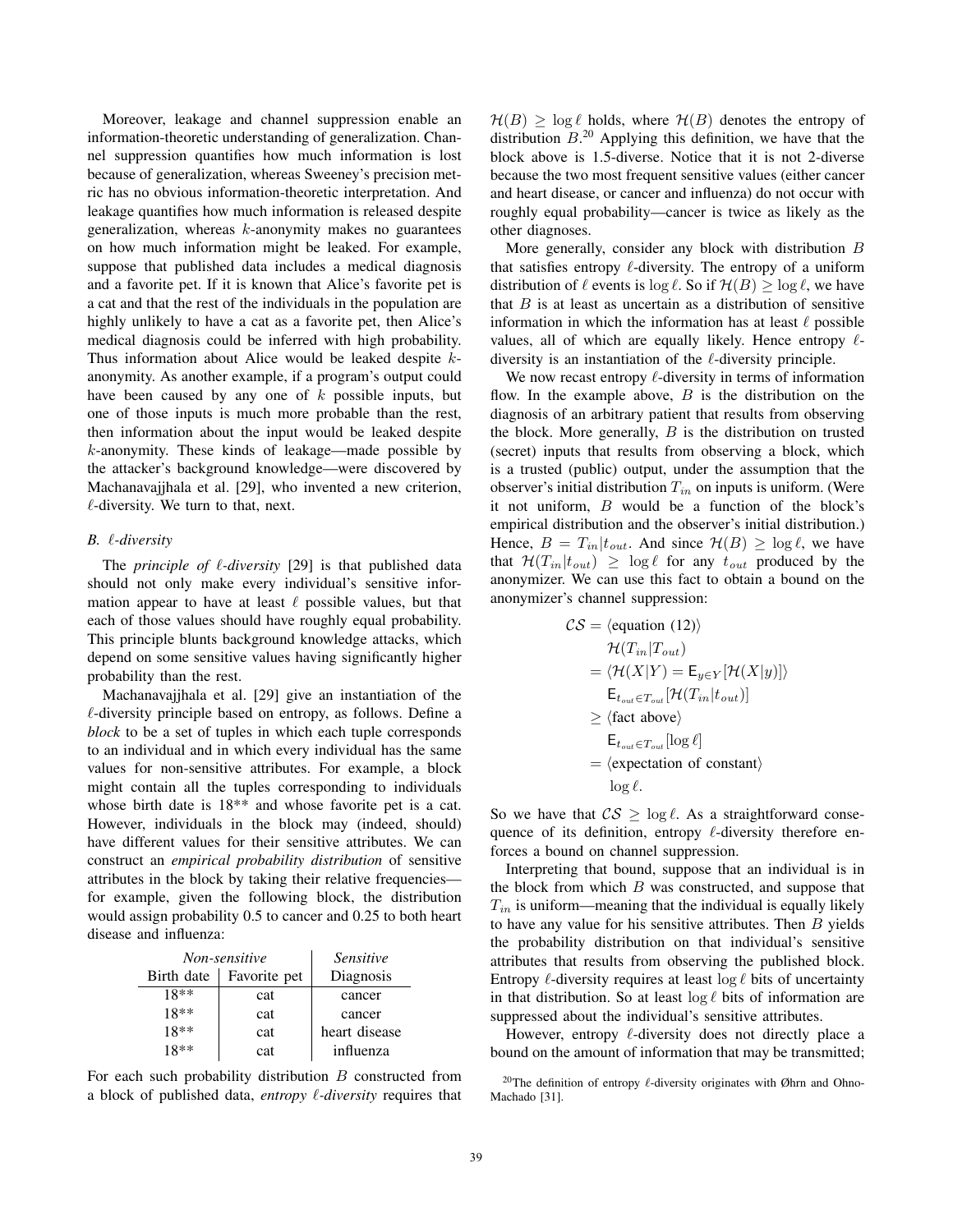beyond the  $\log \ell$  bits that are suppressed, there might be many bits that are transmitted about an individual. For example, there might be

- a lot of information about the individual (e.g., an entire DNA sequence) already present in the input, little of which is suppressed; or
- a lot of background knowledge about the individual already possessed by the user, enabling inference of a lot of information from the output.

To measure the *utility* of published data—that is, how useful the data is for studying the characteristics of a population—Machanavajjhala et al. [29] and Kifer and Gehrke [32] use an information-theoretic metric called *Kullback-Leibler divergence*. This metric is another name for relative entropy  $D(26)$ . Let  $B$  be an empirical probability distribution of sensitive attributes, as constructed above from anonymized data.<sup>21</sup> And let R be an empirical distribution similarly constructed from the original (non-anonymous) data. Their utility measure is the relative entropy of  $B$  to R—that is,  $D(B \to R)$ . Notice that the best possible utility<br>is 0. meaning that R and R are the same distribution, and is 0, meaning that  $B$  and  $R$  are the same distribution, and that the higher the utility is, the less the distributions are alike. So we call this metric *anti-utility*.

Again recasting in terms of information flow, note that anti-utility is the distance between two distributions: an empirical distribution of trusted inputs, after observing trusted outputs; and an empirical distribution of trusted inputs. Were we to ignore the "empirical" part of that characterization, we could say that anti-utility is  $D(T_{in}|t_{out} \rightarrow T_{in})$ , which is<br>the expectation of  $D(T_{in}|t_{out} \rightarrow t_{in})$  with respect to t the expectation of  $D(T_{in}|t_{out} \rightarrow t_{in})$  with respect to  $t_{in}$ .<br>That latter quantity is  $\mathcal{CS}_D$  (31) because  $T' = T_{in}|t|$ . That latter quantity is  $\mathcal{CS}_B$  (31), because  $T'_{in} = T_{in}|t_{out}$ .<br>And by corollary 2, expected belief-based channel sup-And by corollary 2, expected belief-based channel suppression  $E[\mathcal{CS}_B]$  is equal to information-theoretic channel suppression  $\mathcal{CS}$ . So anti-utility would be the quantity of channel suppression if we used real, instead of empirical, distributions.<sup>22</sup> This equivalence is sensible, because the less suppression data suffers, the more useful it is.

#### VI. RELATED WORK

Research on quantification of information flow began with analysis of covert channels, and progress has been made from theoretical definitions to automated analyses [33]–[37]. Quantification of integrity and corruption is a relatively new line of research.

Newsome, McCamant, and Song [17] implement a dynamic analysis that automatically quantifies attacker influence in real-world programs. They quantify the influence an attacker can exert over the execution of a program as the logarithm of the size of the set of possible outputs. This quantity is the same as our contamination  $C_1$  in a single execution, assuming that programs are deterministic and that all inputs are either under the control of the attacker or are fixed constants. But our definition of  $C_1$  allows probabilistic programs, trusted inputs that are not under the control of the attacker, and arbitrary distributions on inputs and outputs.

Heusser and Malacaria [38] quantify the information leaked by a database query. They model database queries as programs, which enables application of their general purpose, automated, static analysis of leakage for C programs. Their work does not address integrity or relate information flow to existing database-privacy security conditions.

Biba [14] defines the *integrity problem* as the formulation of "policies and mechanisms that provide a subsystem with the isolation necessary for protection from subversion." He formulates several such policies, one of which (termed the "strict integrity policy") is dual to the Bell–LaPadula confidentiality policy [39]. But since Biba's motivating concern was guaranteeing that systems perform as their designers intended, correctness is also a critical piece of the integrity puzzle. Our program suppression measure  $PS$ addresses correctness; perhaps other quantitative notions of correctness, such as software testing metrics, could also be understood as addressing quantitative integrity.

Information-flow integrity policies have sometimes received less attention than their confidentiality counterparts. For example, early versions of Jif [40] (then called JFlow) did not include integrity policies, and Flow Caml [41] does not distinguish confidentiality from integrity but instead uses an arbitrary lattice of security levels. But work on securing information flows in distributed systems programmed in Jif led to an appreciation for the role of informationflow integrity policies, because they were needed to "protect security-critical information from damage by subverted hosts" [42]—an instance of Biba's integrity problem. Securing information flows in the presence of declassification (when, e.g., secret information is reclassified as public) also turned out to require integrity policies, so that attackers could not gain control over what information is declassified [43]. So integrity cannot be easily dismissed, even when confidentiality is the primary concern.

Several recent systems use integrity policies in interesting ways. Jif-derived languages and systems [44]–[46] for building secure distributed applications incorporate integrity policies, enabling principals to specify fine-grained requirements on how their information may be affected by other principals. These policies drive automated partitioning of applications, in which computations can be assigned to principals who are sufficiently trusted to perform the computations. When no such principals exist, computations can be replicated and their results validated against each other to boost integrity. Flume [47]—a system that integrates information flow with operating system abstractions such as processes, pipes, and sockets—also incorporates

<sup>21</sup>We simplify their definition here. They define B as the *maximum entropy distribution* with respect to empirical distributions calculated from several published data sets.

<sup>22</sup>Definitions of anti-utility [29], [32] use empirical distributions because they deal with concrete databases and anonymizations.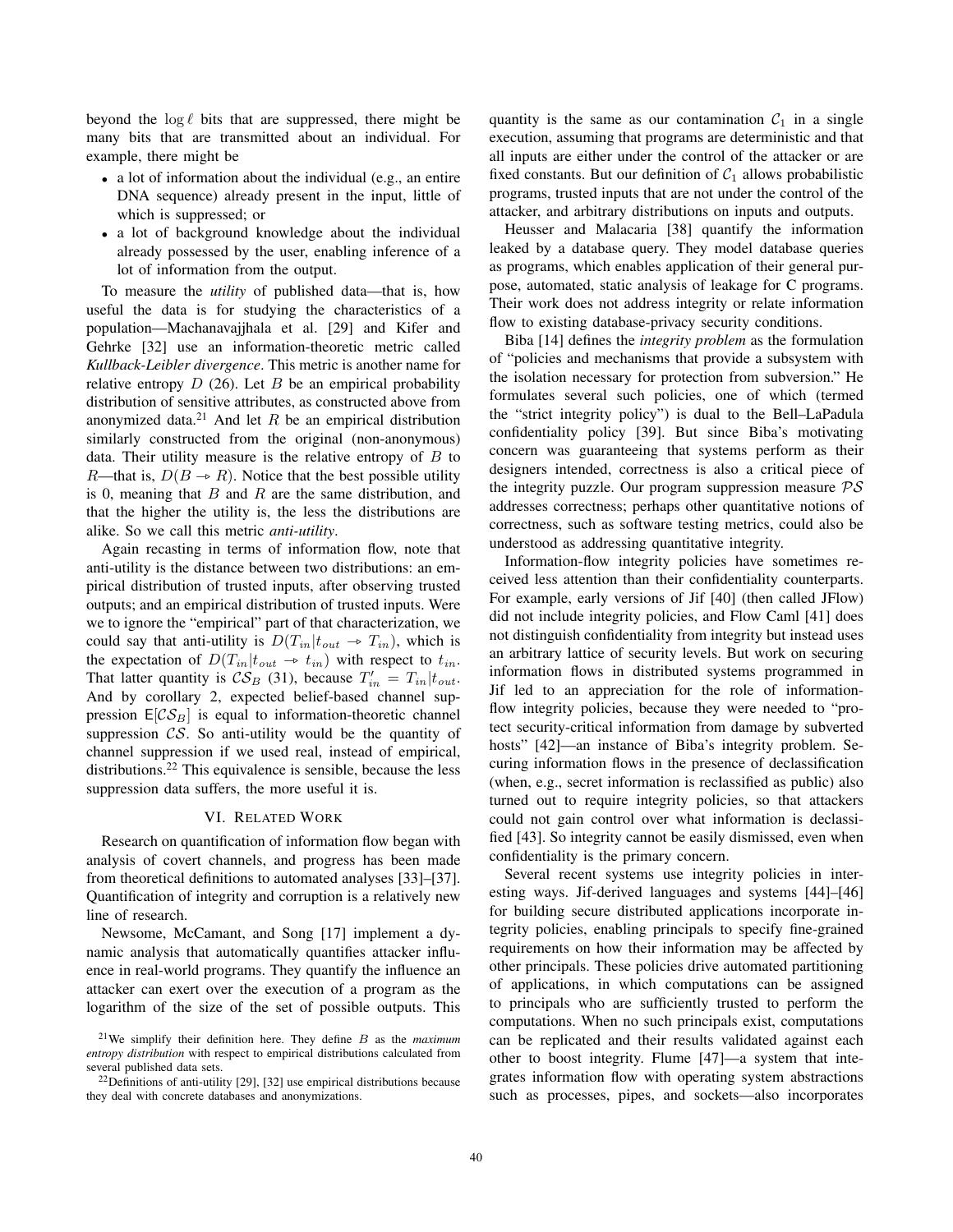

Figure 5. Information-flow integrity in a program

integrity policies, preventing (e.g.) untrusted dynamicallyloaded code from affecting information in the process that loads it. Airavat [48] integrates information flow with MapReduce [49] and differential privacy [50], providing confidentiality and integrity for MapReduce computations and automatically declassifying computation results if they do not violate differential privacy.

## VII. CONCLUDING REMARKS

When we began this work, we thought we could simply apply Biba's confidentiality–integrity duality to obtain a quantitative model of integrity from previous work on quantitative confidentiality. We soon discovered that the resulting model, which we named contamination, was not same as the classical information-theoretic model of quantitative integrity, which we named channel suppression. We later discovered that channel suppression could be generalized to characterize program correctness, yielding another kind of quantitative integrity.

Are there other kinds of (quantitative) integrity waiting to be discovered? We suspect so. We have not dealt, for example, with the Clark–Wilson [4] integrity policy, which stipulates the use of trusted procedures to modify data. Nor have we dealt with database integrity constraints, which stipulate conditions that database records must satisfy.

We cannot even attempt to prove that contamination and suppression are sufficient to express all integrity properties, because we lack a formal definition of integrity. But we can gain some insight by reviewing the information-flow model we have used in this paper, depicted in figure 5. The solid arrows in this figure represent two kinds of integrity that we identified, contamination (flow from  $u_{in}$  to  $t_{out}$ ) and channel suppression (attenuation of flow from  $t_{in}$  to  $t_{out}$ ). The dashed arrows represent flows that are uninteresting from our security perspective: it does not matter how much trusted or untrusted information flows to untrusted outputs. Since these four arrows represent all possible flows, we conclude that contamination and channel suppression are the only interesting integrity properties in this information-flow model. Other kinds of integrity must exist outside it.

Finally, our work exemplifies how measurement can drive research, even in computer security. In an effort to measure integrity, we came to disentangle suppression from contamination. We also bridged a gap between database privacy and quantitative information-flow security. Lord Kelvin had it right:

When you can measure what you are speaking about, and express it in numbers, you know something about it; but when you cannot measure it, when you cannot express it in numbers, your knowledge is of a meagre [sic] and unsatisfactory kind; it may be the beginning of knowledge, but you have scarcely in your thoughts advanced to the state of Science.

—William Thomson, 1st Baron Kelvin<sup>23</sup>

#### ACKNOWLEDGMENTS

Supported in part by ONR grant N00014-09-1-0652, AFOSR grant F9550-06-0019, National Science Foundation grants 0430161 and CCF-0424422 (TRUST), and a gift from Microsoft Corporation.

We thank Steve Chong and Andrew Myers for discussions about this work. We also thank Aslan Askarov, Steve Chong, Johannes Gehrke, Boris Köpf, Andrew Myers, and the anonymous CSF reviewers for comments on a draft of this paper.

#### **REFERENCES**

- [1] D. Denning, *Cryptography and Data Security*. Reading, Massachusetts: Addison-Wesley, 1982.
- [2] J. Millen, "Covert channel capacity," in *Proc. IEEE Symposium on Security and Privacy*, Apr. 1987, pp. 60–66.
- [3] V. L. Voydock and S. T. Kent, "Security mechanisms in highlevel network protocols," *Computing Surveys*, vol. 15, no. 2, Jun. 1983.
- [4] D. D. Clark and D. R. Wilson, "A comparison of commercial and military computer security policies," in *Proc. IEEE Symposium on Security and Privacy*, Apr. 1987, pp. 184–194.
- [5] International Organization for Standardization, "Information processing systems: Open systems interconnection—basic reference model, Part 2: Security architecture, ISO 7498-2," 1989.
- [6] Commission of the European Communities (ECSC, EEC, EAEC), "Information Technology Security Evaluation Criteria: Provisional harmonised criteria," Jun. 1991, document COM(90) 314, Version 1.2.
- [7] National Research Council, *Computers at Risk: Safe Computing in the Information Age*. Washington, D.C.: National Academy Press, 1991.
- [8] "Common Criteria for Information Technology Security Evaluation: Part 1: Introduction and general model," Sep. 2005, cCMB-2006-09-001, Version 3.1, Revision 1. Available from www.commoncriteriaportal.org.
- [9] L. Wall, T. Christiansen, and R. L. Schwartz, *Programming Perl*, 2nd ed. Sebastopol, California: O'Reilly, 1996.

23From "Electrical Units of Measurement", a lecture delivered at the Institution of Civil Engineers in London on May 3, 1883 and published in *Popular Lectures and Addresses*, 1:73, Macmillan, London, 1889. Quoted in [51].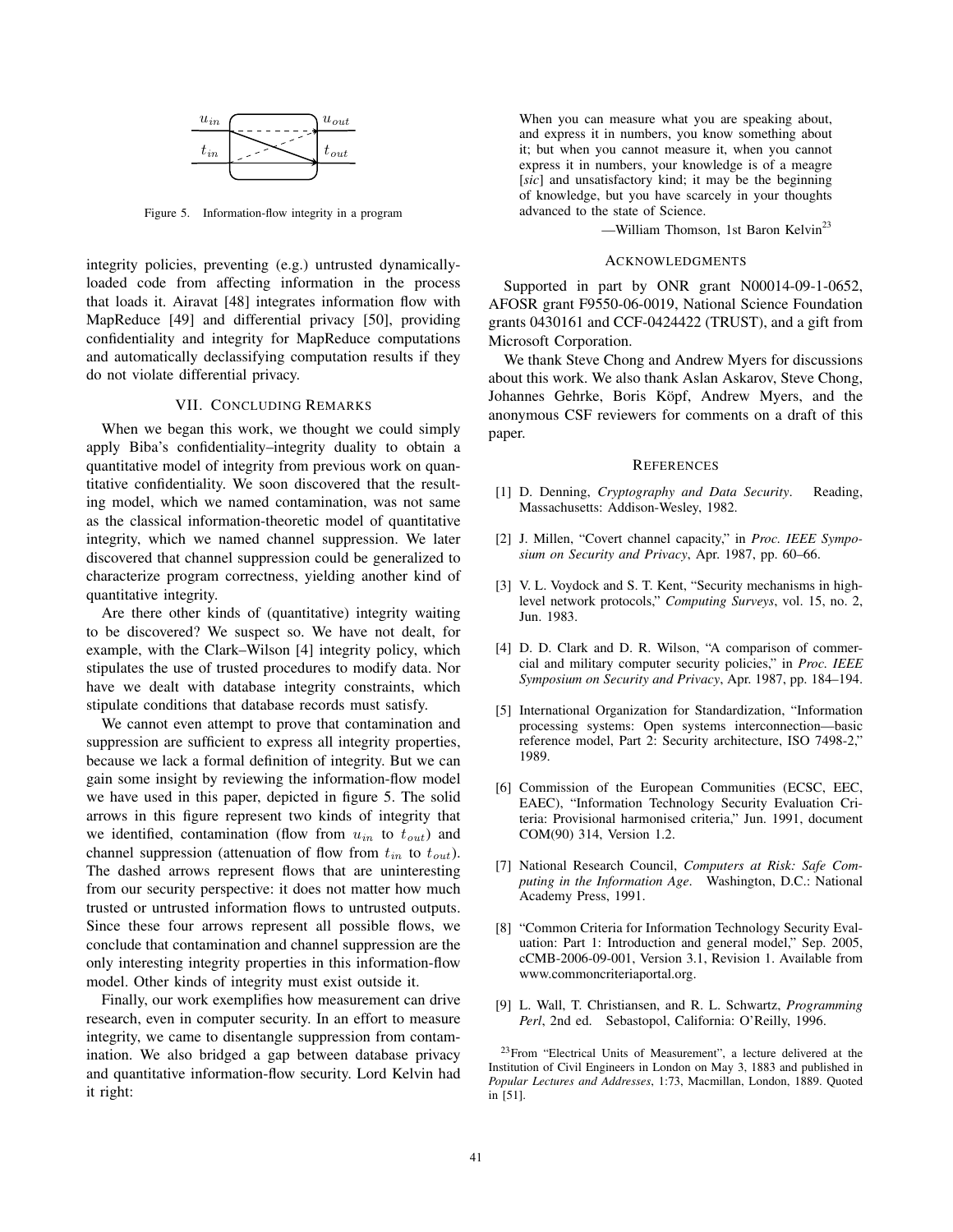- [10] G. E. Suh, J. W. Lee, D. Zhang, and S. Devedas, "Secure program execution via dynamic information flow tracking," in *Proc. ACM Conference on Architectural Support for Programming Languages and Systems*, Oct. 2004, pp. 85–96.
- [11] V. B. Livshits and M. S. Lam, "Finding security vulnerabilities in Java applications with static analysis," in *Proc. USENIX Security Symposium*, Aug. 2005, pp. 271–286.
- [12] J. Newsome and D. Song, "Dynamic taint analysis for automatic detection, analysis and signature generation of exploits on commodity software," in *Proc. Symposium on Network and Distributed System Security*, Feb. 2005, available from http://www.isoc.org/isoc/conferences/ndss/05/ proceedings/papers/taintcheck.pdf.
- [13] W. Xu, S. Bhatkar, and R. Sekar, "Taint-enhanced policy enforcement: A practical approach to defeat a wide range of attacks," in *Proc. USENIX Security Symposium*, Aug. 2006, pp. 121–136.
- [14] K. Biba, "Integrity considerations for secure computer systems," MITRE Corporation, Tech. Rep. MTR-3153, Apr. 1977.
- [15] D. Clark, S. Hunt, and P. Malacaria, "Quantitative information flow, relations and polymorphic types," *Journal of Logic and Computation*, vol. 18, no. 2, pp. 181–199, 2005.
- [16] M. R. Clarkson, A. C. Myers, and F. B. Schneider, "Quantifying information flow with beliefs," *Journal of Computer Security*, vol. 17, no. 5, pp. 655–701, 2009.
- [17] J. Newsome, S. McCamant, and D. Song, "Measuring channel capacity to distinguish undue influence," in *Proc. ACM Workshop on Programming Languages and Analysis for Security*, Jun. 2009, available from http://doi.acm.org/10.1145/ 1554339.1554349.
- [18] C. E. Shannon, "A mathematical theory of communication," *Bell System Technical Journal*, vol. 27, pp. 379–423, 623– 656, 1948.
- [19] M. R. Clarkson and F. B. Schneider, "Quantification of integrity," Cornell University Computing and Information Science Technical Report, http://hdl.handle.net/1813/14470, May 2010.
- [20] D. S. Jones, *Elementary Information Theory*. Oxford: Clarendon Press, 1979.
- [21] T. M. Cover and J. A. Thomas, *Elements of Information Theory*. New York: John Wiley & Sons, 1991.
- [22] D. Clark, S. Hunt, and P. Malacaria, "A static analysis for quantifying information flow in a simple imperative language," *Journal of Computer Security*, vol. 15, no. 3, pp. 321–371, 2007.
- [23] D. Kozen, "Semantics of probabilistic programs," *Journal of Computer and System Sciences*, vol. 22, pp. 328–350, 1981.
- [24] F. B. Schneider, "Enforceable security policies," *ACM Transactions on Information and System Security*, vol. 3, no. 1, pp. 30–50, 2000.
- [25] J. Adámek, *Foundations of Coding*. New York: John Wiley and Sons, 1991.
- [26] M. Rinard, C. Cadar, D. Dumitran, D. M. Roy, T. Leu, and W. S. Beebee, Jr., "Enhancing server availability and security through failure-oblivious computing," in *Proc. USENIX Symposium on Operating System Design and Implementation*, Dec. 2004, pp. 303–316.
- [27] M. R. Clarkson, A. C. Myers, and F. B. Schneider, "Belief in information flow," in *Proc. IEEE Computer Security Foundations Workshop*, Jun. 2005, pp. 31–45.
- [28] L. Sweeney, "Achieving  $k$ -anonymity privacy protection using generalization and suppression," *International Journal on Uncertainty, Fuzziness and Knowledge-based Systems*, vol. 10, no. 5, pp. 571–588, 2002.
- [29] A. Machanavajjhala, D. Kifer, J. Gehrke, and M. Venkitasubramaniam, "l-diversity: Privacy beyond k-anonymity," ACM *Transactions on Knowledge Discovery from Data*, vol. 1, no. 1, 2007.
- [30] R. Murphy, "An analysis of the distribution of birthdays in a calendar year," http://www.panix.com/∼murphy/bday.html, accessed Dec. 29, 2009.
- [31] A. Øhrn and L. Ohno-Machado, "Using Boolean reasoning to anonymize databases," *Artificial Intelligence in Medicine*, vol. 15, no. 3, pp. 235–254, 1999.
- [32] D. Kifer and J. Gehrke, "Injecting utility into anonymized datasets," in *Proc. ACM Conference on Management of Data*, Jun. 2006, pp. 217–228.
- [33] J. W. Gray, III, "Toward a mathematical foundation for information flow security," in *Proc. IEEE Symposium on Security and Privacy*, May 1991, pp. 21–35.
- [34] G. Lowe, "Quantifying information flow," in *Proc. IEEE Computer Security Foundations Workshop*, Jun. 2002, pp. 18– 31.
- [35] D. Clark, S. Hunt, and P. Malacaria, "Quantified interference for a while language," *Electronic Notes in Theoretical Computer Science*, vol. 112, pp. 149–166, Jan. 2005.
- [36] S. McCamant and M. D. Ernst, "Quantitative information flow as network capacity," in *Proc. ACM Conference on Programming Language Design and Implementation*, Jun. 2008, pp. 193–205.
- [37] M. Backes, B. Köpf, and A. Rybalchenko, "Automated discovery and quantification of information leaks," in *Proc. IEEE Symposium on Security and Privacy*, May 2009, pp. 141–153.
- [38] J. Heusser and P. Malacaria, "Applied quantitative information flow and statistical databases," in *Workshop on Formal Aspects in Security and Trust*, Nov. 2009.
- [39] D. E. Bell and L. J. LaPadula, "Secure computer systems: Mathematical foundations," MITRE Corporation, Tech. Rep. 2547, Volume I, Mar. 1973.